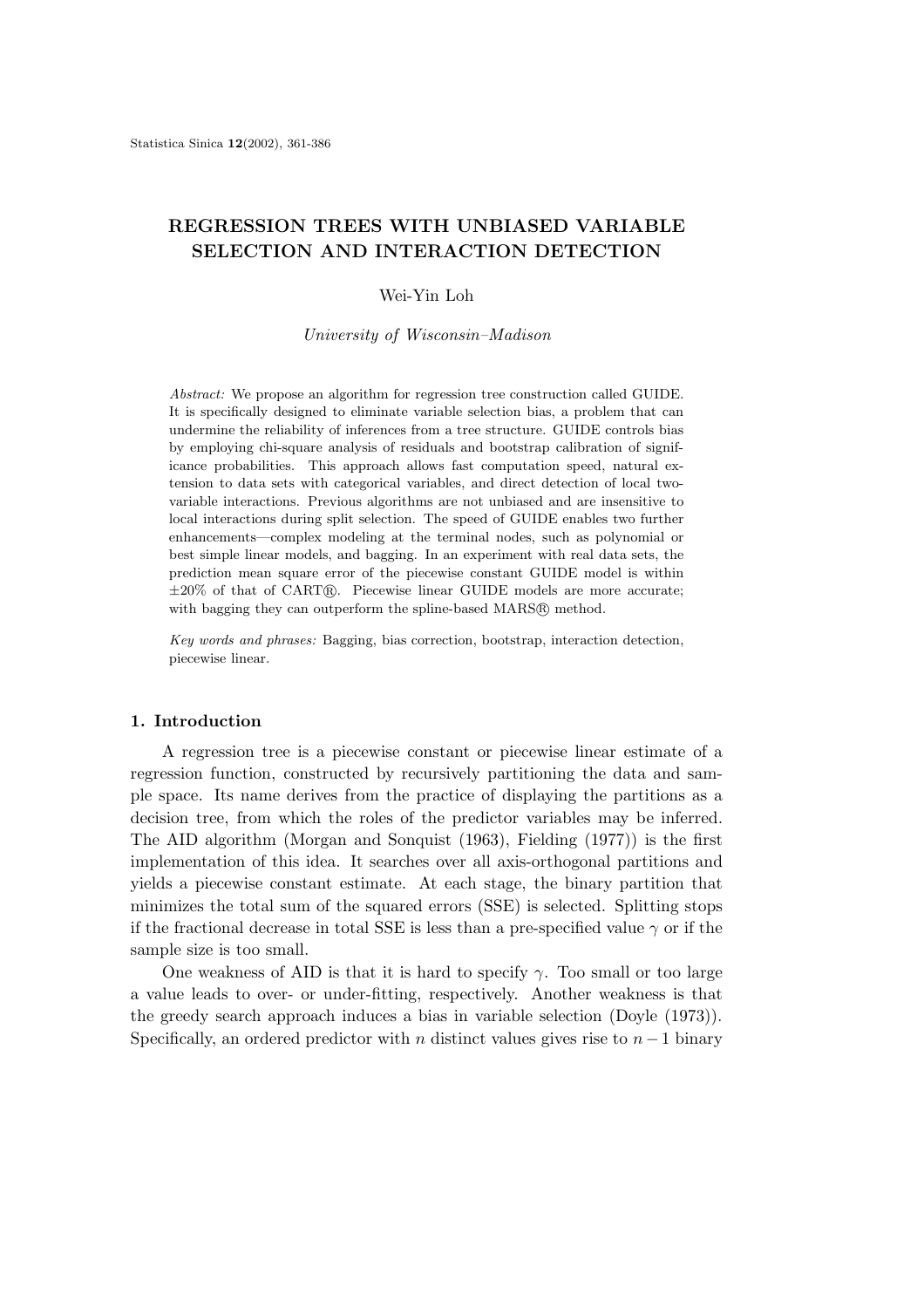splits of the data. Suppose  $X_1$  and  $X_2$  are two ordered predictors with  $n_1$  and  $n_2$  distinct values, respectively, with  $n_1 \gg n_2$ . All other things being equal,  $X_1$  will have a higher chance to be selected than  $X_2$ . On the other hand, if  $X_1$  is a categorical variable taking n distinct values, there are  $2^{n-1} - 1$  binary splits. Since this number grows exponentially with  $n$ , there is also a selection bias toward categorical variables that take many values. Obviously, the bias can lead to erroneous inferences from the tree structure.

The CART® (Breiman, Friedman, Olshen and Stone (1984)) algorithm avoids the difficulty of choosing  $\gamma$  by employing a backward-elimination strategy to determine the tree. It grows an overly large tree and then prunes away some branches, using a test sample or cross-validation (CV) to estimate the total SSE. It has the same problem with selection bias because it uses the greedy search approach of AID.

Other methods have been proposed for determining the final tree: Ciampi, Hogg, McKinney and Thiffault (1988) and Ciampi, Lou, Lin and Negassa (1991) combine non-adjacent partitions; Chaudhuri, Huang, Loh and Yao (1994) use a CV-based look-ahead procedure; Marshall (1995) finds non-hierarchical partitions; Chipman, George and McCulloch (1998) and Denison, Mallick and Smith (1998) employ Bayesian methods to search among trees; Li, Lue and Chen (2000) use a stopping rule based on statistical significance tests.

The FIRM (Kass (1975); Hawkins (1997)) method addresses the bias problem by using Bonferroni-adjusted significance tests to select predictors for splitting. Unlike AID and CART which yield binary splits, FIRM splits each node into as many as ten subnodes for an ordered predictor, and  $c$  subnodes for a  $c$ -category predictor. Hawkins ((1997), p.17) mentions that the Bonferroni adjustment can over-correct, resulting in a bias toward predictors that allow fewer splits.

As illustration, consider the baseball data from Statlib (http://lib.stat.cmu .edu) on 1987 salaries and twenty-two other variables for two hundred sixtythree professional baseball players (Table 1). Many regression tree models have been proposed for mean log-salary as a function of the other variables (Conlon and Meyer (1988); Chaudhuri, Huang, Loh and Yao (1994); Li, Lue and Chen (2000)). Figure 1 shows a piecewise constant CART model. It splits on seven predictors. Hoaglin and Velleman (1995) find that a continuous three-segment linear regression model of the form

$$
LogSal = \beta_0 + \beta_1 Runcr/Yrs + \beta_2 \sqrt{Run86} + \beta_3 min[(Yrs-2)_+, 5] + \beta_4 (Yrs-7)_+ (1)
$$

fits the data quite well. They criticize regression tree and other automated methods for generating "complex models that fit poorly and offered no insight" (Hoaglin and Velleman (1995), p.284).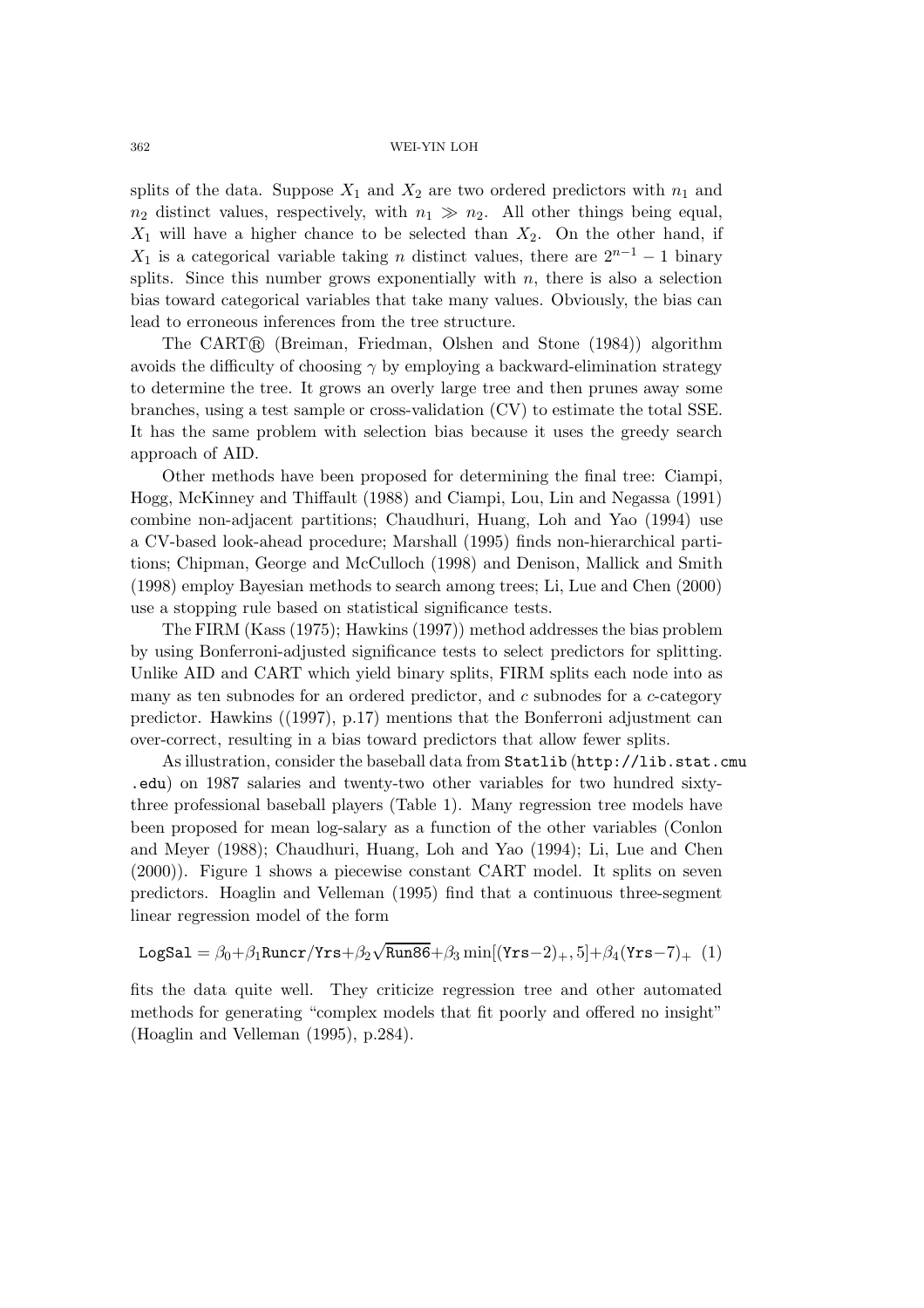Table 1. Predictor variables for baseball data. The response variable is natural log of 1987 salary in thousands of dollars.

| Bat86              | $\#$ times at bat in 1986            | Batcr              | $# \times$ times at bat during career      |
|--------------------|--------------------------------------|--------------------|--------------------------------------------|
| Hit86              | $\#$ hits in 1986                    | Hitcr              | $#$ hits during career                     |
| Hr86               | $#$ home runs in 1986                | Hrcr               | $#$ home runs during career                |
| Run86              | $\#$ runs in 1986                    | Runcr              | $#$ runs during career                     |
| Rb86               | $#$ runs batted in in 1986           | Rbcr               | $#$ runs batted in during career           |
| Wlk86              | $\#$ walks in 1986                   | Wlkcr              | $#$ walks during career                    |
| Leag86             | league at end of $1986$ (2 cat.)     | Leag87             | league at start of 1987 $(2 \text{ cat.})$ |
| Team <sub>86</sub> | team at end of $1986$ (24 cat.)      | Team <sub>87</sub> | team at start of 1987 (24 cat.)            |
| Div86              | division at end of $1986$ (2 cat.)   | Yrs                | $#$ years in the major leagues             |
| Pos86              | position in 1986 $(23 \text{ cat.})$ | Puto86             | $\#$ put outs in 1986                      |
| Asst86             | $\#$ assists in 1986                 | Err86              | $\#$ errors in 1986                        |



Figure 1. Piecewise constant 0-SE CART tree for baseball data. Terminal nodes for the 1-SE tree are colored black. At a split, a case goes to the left node if it satisfies the stated condition; otherwise it goes to the right.  $S_1$  and  $S<sub>2</sub>$  denote sets of baseball teams. The number beneath each terminal node is the sample mean of log-salary.

Although none of the predictors in Figure 1 appear in (1), some of the splits make sense—high values of performance measures are associated with high salaries. The splits on Team86 and Team87 are harder to explain and could be due to selection bias. Nevertheless, the highly correlated nature of some of the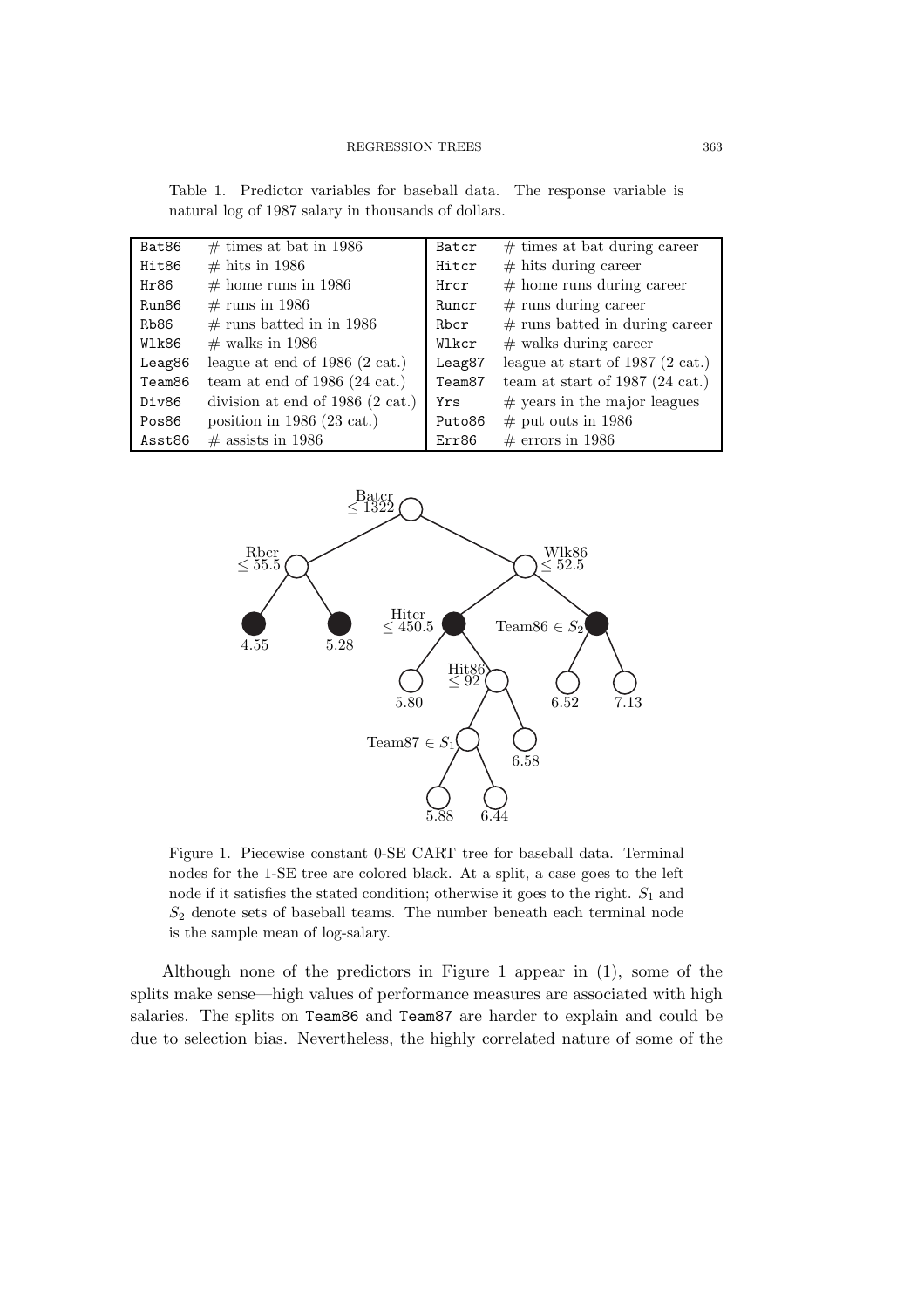predictors suggest that it is possible to simplify the tree structure by fitting a linear model instead of a constant at each node.

An intrinsic difficulty in extending greedy search to piecewise multiple linear regression models is the substantial increase in computational complexity: for each split of a node, a linear model must be fitted to each of the subnodes. For example, the variable Batcr has 263 distinct values. Thus there are 262 ways to split the data into two subnodes and a search for the best split of the root node on Batcr alone would require the fitting of more than 500 linear models.

There are two ways to combat this problem: (i) retain the greedy search approach but fit a simple linear instead of a multiple linear regression model at each node (Alexander and Grimshaw (1996) use this method); (ii) fit piecewise multiple linear regression models but use statistical methods instead of greedy search to find the splits (SUPPORT, Chaudhuri et al. (1994), and PHDRT, Li et al.  $(2000)$ , are of this type). The main idea of SUPPORT is to apply the split selection techniques from the FACT (Loh and Vanichsetakul (1988)) classification tree algorithm to the regression problem. At each node, it uses the signs of the residuals to separate the observations into two classes and then uses two-sample t-tests for variable selection. Categorical predictors are not allowed. This idea is extended to piecewise generalized linear models and to regression models for censored data by Chaudhuri, Lo, Loh and Yang (1995) and Ahn and Loh (1994), respectively.

The models produced by PHDRT are even more general. While SUPPORT yields axis-orthogonal splits (also called univariate splits), PHDRT uses principal Hessian directions to find splits on linear combinations of predictors. The greater flexibility of the splits makes PHDRT potentially more accurate in terms of prediction error, although the trees are much harder to interpret.

We present a new algorithm called GUIDE (for *Generalized, Unbiased Interaction Detection and Estimation*) for building piecewise constant and piecewise linear regression models with univariate splits. It has four useful properties: (i) negligible selection bias; (ii) sensitivity to curvature and local pairwise interactions between regressor variables; (iii) inclusion of categorical predictor variables, including ordinal categorical variables; (iv) choice of three roles for each ordered predictor variable: split selection only, regression modeling only, or both.

The rest of the paper is organized as follows. Section 2 describes the GUIDE method for piecewise constant regression. Chi-square tests for curvature and interaction detection are presented and the problem of selection bias discussed. Section 3 extends GUIDE to piecewise linear regression. We define the different roles for ordered predictors and generalize the curvature and interaction tests. Section 4 introduces a bootstrap bias correction method and demonstrates its effectiveness in a simulation experiment. Section 5 examines the effect of pruning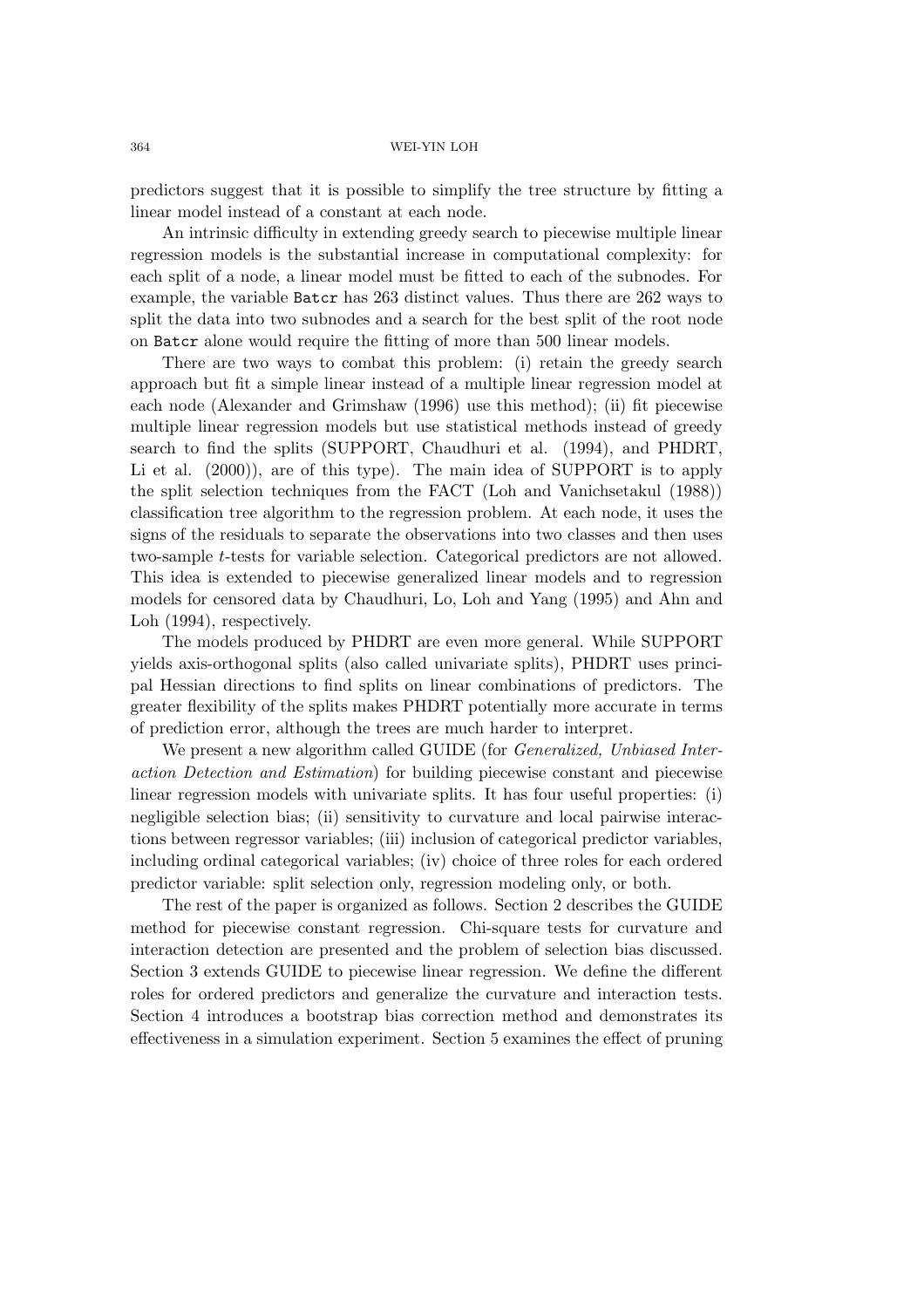on selection bias. Section 6 extends the approach to piecewise best simple linear models. Section 7 compares the prediction accuracy of GUIDE with CART and a spline-based method called MARS® (Friedman (1991)) on six real data sets. The benefit of bagging (Breiman (1996)) is also evaluated.

Unless stated otherwise, the trees presented here are pruned using the costcomplexity pruning method of CART with  $N$ -fold cross-validation, where  $N$  is the size of the training sample. That is, an overly large tree is constructed and then sequentially pruned back until only the root node is left. This yields a sequence of nested subtrees. The prediction mean square error (PMSE) of each subtree is estimated by N-fold cross-validation. The subtree with the smallest PMSE  $(p_0, \text{say})$  is called the 0-SE tree. Letting  $s_0$  be the estimated standard error of  $p_0$ , the 1-SE tree is the smallest subtree whose estimated PMSE is less than  $p_0 + s_0$ . The reader is referred to Breiman et al. (1984, Sec. 3.4) for further details on pruning and estimation of standard error.

### **2. Piecewise Constant Models**

The SUPPORT algorithm fits a piecewise constant model as follows. At each node, a constant (namely, the sample Y-mean) is fitted and the residuals computed. Then the cases in the node are divided into two groups, with one group defined by the positive residuals and the other by the non-positive residuals. The variable with the smallest  $p$ -value among two-sample  $t$  and Levene (1960) tests for unequal means and variances, respectively, is chosen to split the node. The idea is to detect non-random patterns in the two groups of signed residuals.

There are two deficiencies in the SUPPORT method: exclusion of categorical predictors and inability to detect pairwise interactions. To solve the first problem, we use instead the Pearson chi-square test to detect associations between the signed residuals and groups of predictor values. If  $X$  is a  $c$ -category predictor, the test is applied to the  $2 \times c$  table formed by the two groups of residuals as rows and the categories of  $X$  as columns. If  $X$  is a numerical-valued variable, its values can be grouped to form the columns of the table. We divide the range of X into four groups at the sample quartiles to yield a  $2 \times 4$  table. There are other ways to define the groups for ordered variables, but there is probably none that is optimal for all situations. Our experience indicates that this choice provides sufficient detection power while keeping the chance of empty cells low.

Although the chi-square test is sensitive to curvature along the directions of the axes, it is ineffective against simple interaction models such as

$$
Y = I(X_1 X_2 > 0) - I(X_1 X_2 \le 0) + \epsilon,
$$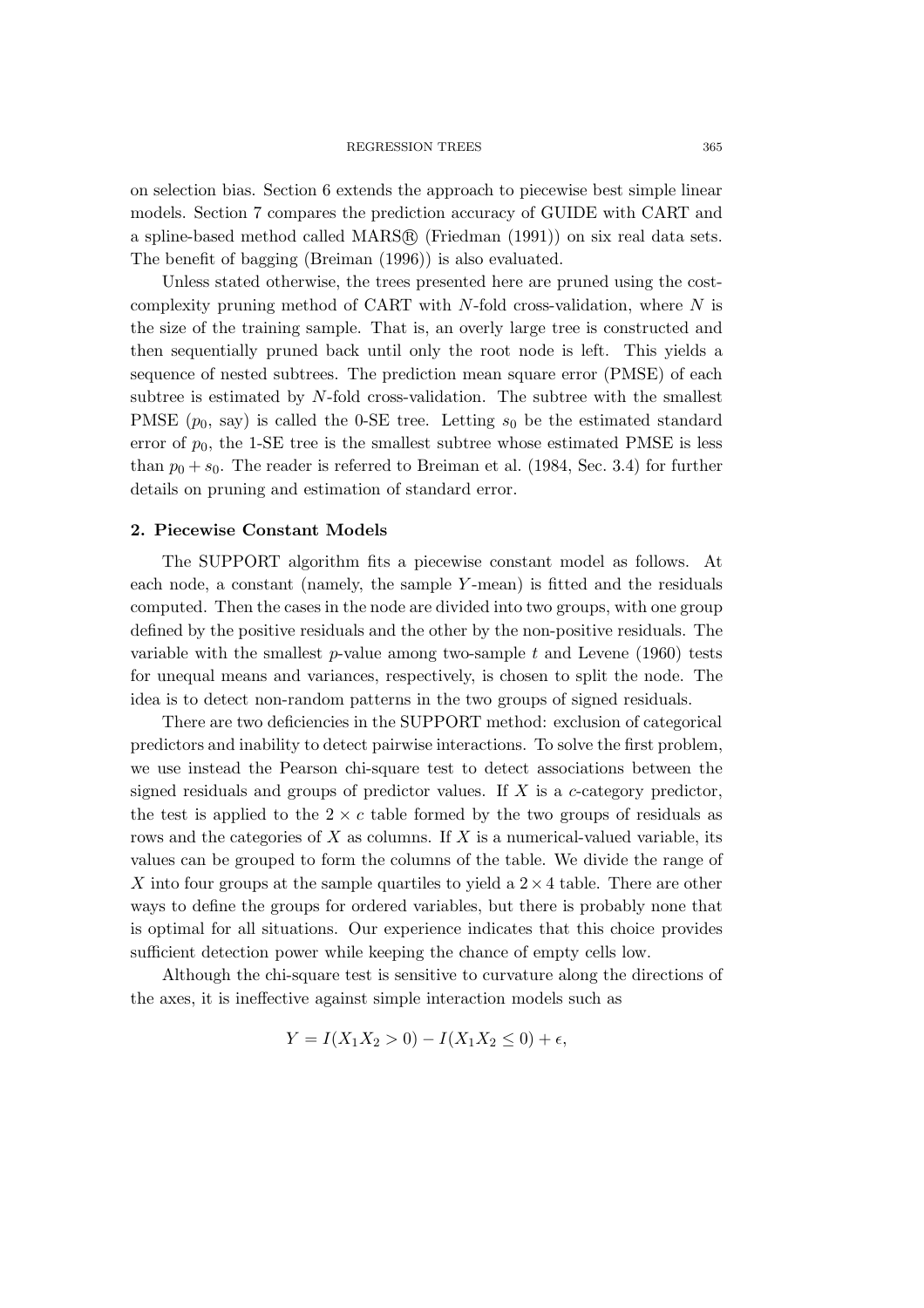where 0 is in the interior of the supports of  $X_1$  and  $X_2$  and  $\epsilon$  is a noise variable. A test for pairwise interactions is needed here. To do this, we can partition the  $(X_1, X_2)$  space to form the columns of a new table. This yields the following procedure, which includes categorical variables.

# **Algorithm 1.** Chi-square tests for constant fit.

- 1. Obtain the residuals from a constant model fitted to the Y data.
- 2. For each numerical-valued variable, divide the data into four groups at the sample quartiles; construct a  $2 \times 4$  contingency table with the signs of the residuals (positive versus non-positive) as rows and the groups as columns; count the number of observations in each cell and compute the  $\chi^2$ -statistic and its theoretical *p*-value from a  $\chi^2$  distribution. We refer to this as a *curvature* test.
- 3. Do the same for each categorical variable, using the categories of the variable to form the columns of the contingency table and omitting columns with zero column totals.
- 4. To detect interactions between a pair of numerical-valued variables  $(X_i, X_j)$ , divide the  $(X_i, X_j)$ -space into four quadrants by splitting the range of each variable into two halves at the sample median; construct a  $2 \times 4$  contingency table using the residual signs as rows and the quadrants as columns; compute the  $\chi^2$ -statistic and *p*-value. Again, columns with zero column totals are omitted. We refer to this as an *interaction* test.
- 5. Do the same for each pair of categorical variables, using their value pairs to divide the sample space. For example, if  $X_i$  and  $X_j$  take  $c_i$  and  $c_j$  values, respectively, the  $\chi^2$ -statistic and p-value are computed from a table with two rows and number of columns equal to  $c_i c_j$  less the number of columns with zero totals.
- 6. For each pair of variables  $(X_i, X_j)$  where  $X_i$  is numerical-valued and  $X_j$  is categorical, divide the  $X_i$ -space into two at the sample median and the  $X_i$ space into as many sets as the number of categories in its range (if  $X_i$  has c categories, this splits the  $(X_i, X_j)$ -space into 2c subsets); construct a  $2 \times 2c$ contingency table with the signs of the residuals as rows and the subsets as columns; compute a  $\chi^2$ -statistic and p-value for the table after omitting columns with zero totals.

If the smallest  $p$ -value is from a curvature test, it is natural to select the associated X variable to split the node. If the smallest  $p$ -value is from an interaction test, we need to select one of the two interacting variables. We could choose on the basis of the curvature p-values of the two variables but because the goal is to fit a constant model in each node, we base the choice on reduction in SSE.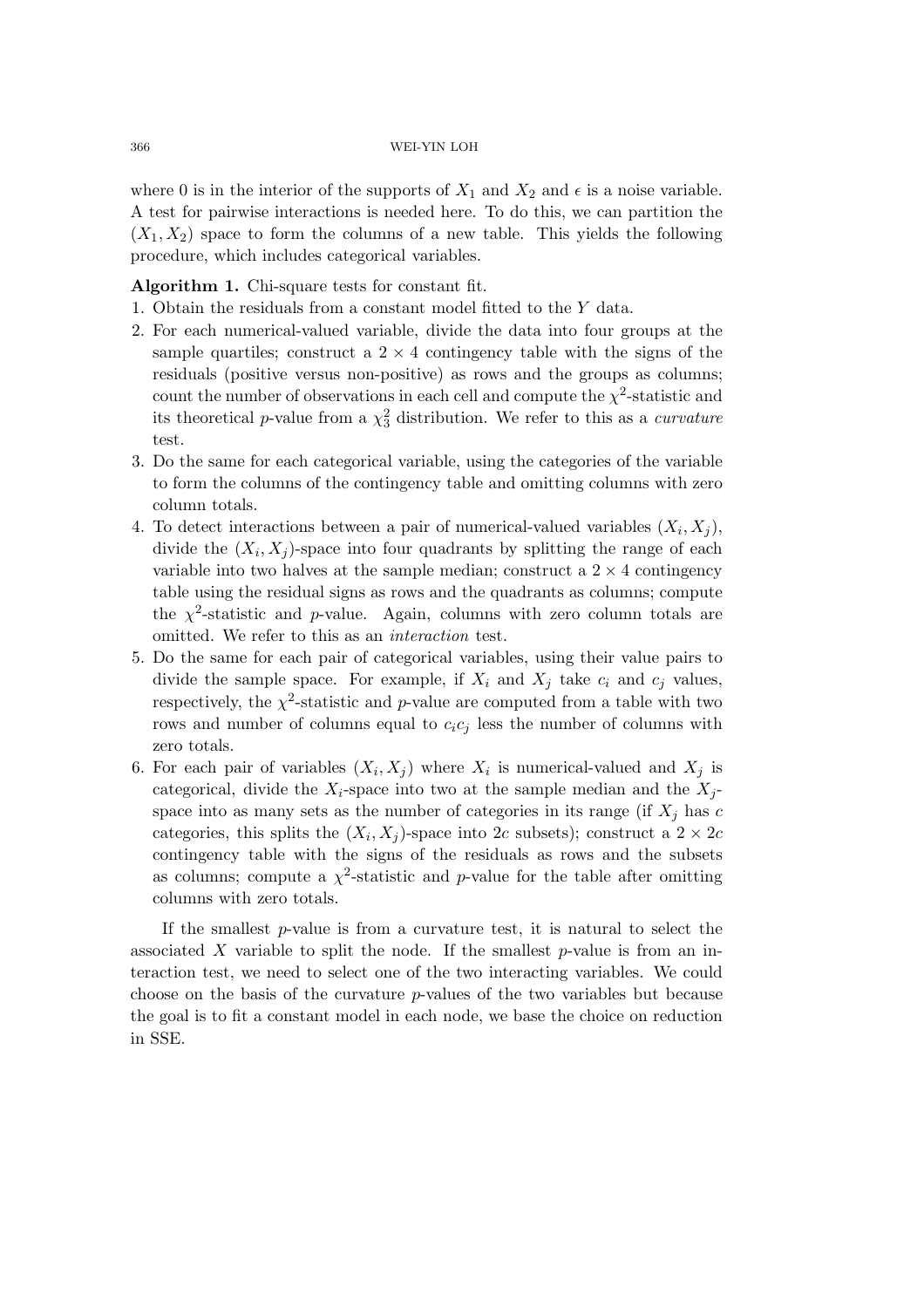**Algorithm 2.** Choice between interacting pair of X variables.

Suppose that a pair of variables is selected because their interaction test is the most significant among all the curvature and interaction tests.

- 1. If both variables are numerical-valued, the node is split in turn along the sample mean of each variable; for each split, the SSE for a constant model is obtained for each subnode; the variable yielding the split with the smaller total SSE is selected.
- 2. Otherwise if at least one variable is categorical, the one with the smaller curvature p-value is selected.

If a variable from a significant interaction is selected to split a node, one strategy could be to require the other variable in the pair to split the immediate children nodes. This has the advantage of highlighting the interaction in the tree structure. On the other hand, by letting all the variables compete for splits at every node, it may be possible to obtain a shorter tree. The latter strategy is adopted for this reason.

A simulation experiment was carried out to compare the variable selection bias of the methods, using three numerical-valued and two categorical variables. Three dependence structures among the X variables are considered: (i) the *independent* case, where the X's are mutually independent; (ii) a *weakly dependent* case, where some of the X*i*'s are not mutually independent; (iii) a *strongly dependent* case where the correlation between  $X_2$  and  $X_3$  is increased to 0.995. The marginal distributions are given in Table 2 and the joint distribution of the categorical variables  $X_4$  and  $X_5$  is in Table 3. The distribution of Y is independent standard normal in all cases.

Table 2. Distributions of X variables used in simulation models;  $C_5$ ,  $C_{10}$ , U, T, W, and Z are mutually independent;  $C_k$  denotes a kcategory variable taking values  $\{1, 2, \ldots, k\}$  with equal probabilities; U is a uniform variate over the unit interval;  $T$  is a uniformly distributed variable on the set  $\{\pm 1, \pm 3\}$ ; W is an exponential variable with mean 1;  $Z$  is a standard normal variable;  $|.|$  is the greatest integer function.

|         | Independent | Weakly dependent  | Strongly dependent |
|---------|-------------|-------------------|--------------------|
| $X_1$   |             |                   |                    |
| $X_2$   |             |                   |                    |
| $X_3$   |             | $T+W+Z$           | $W + 0.1Z$         |
| $X_4$   | $C_5$       | $ UC_{10}/2  + 1$ | $ UC_{10}/2  + 1$  |
| $X_{5}$ | $C_{10}$    | $C_{10}$          | $C_{10}$           |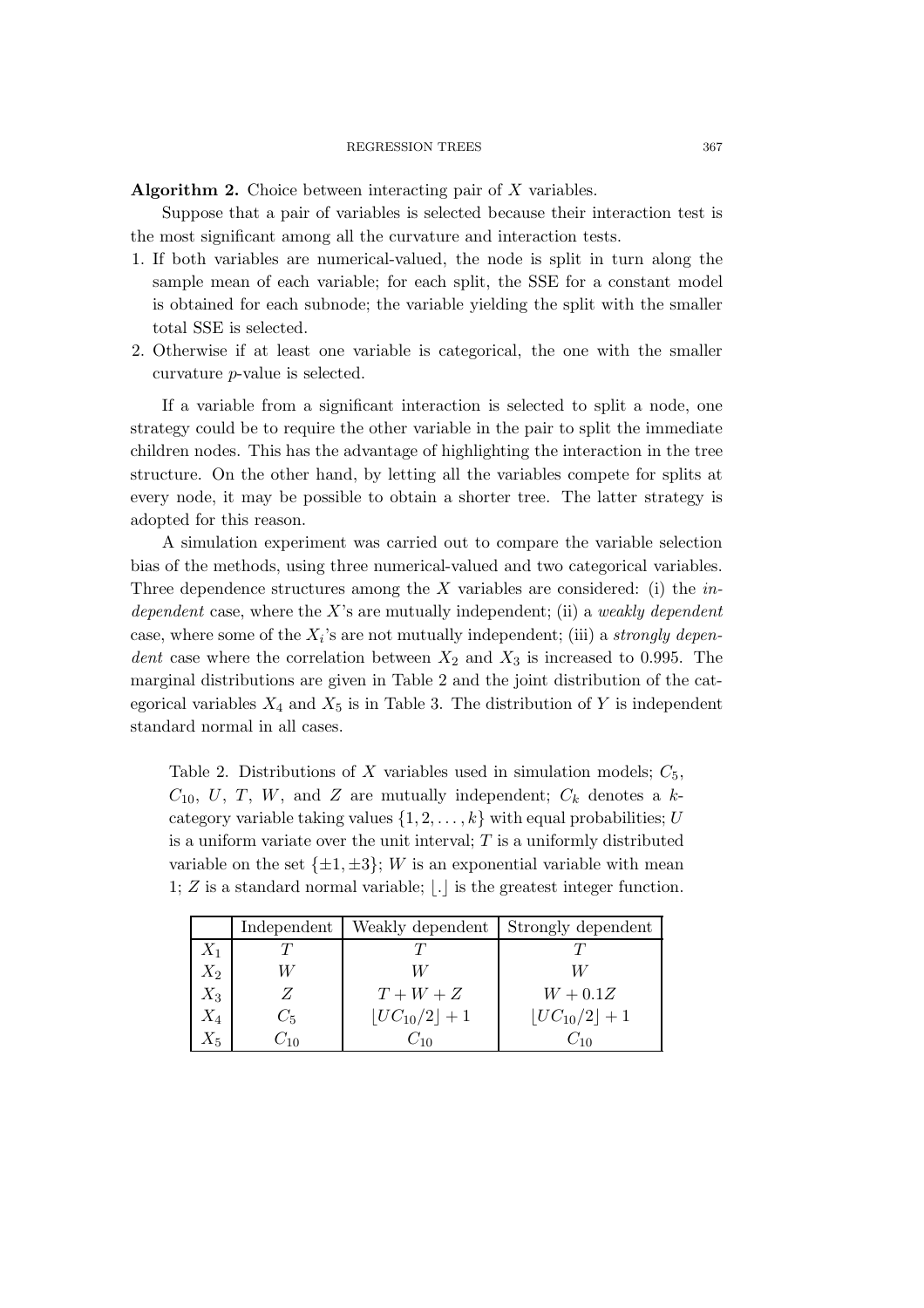|                |      | $X_5$ |      |      |            |                      |                |                   |      |      |
|----------------|------|-------|------|------|------------|----------------------|----------------|-------------------|------|------|
| $X_4$          |      | 2     | 3    | 4    | $5\degree$ | 6                    | $\overline{7}$ | 8                 |      | 10   |
| $\mathbf{1}$   | 1/10 | 1/10  | 2/30 | 1/20 |            | $2/50$ $1/30$ $2/70$ |                | 1/40              | 2/90 | 1/50 |
| $\overline{2}$ |      |       | 1/30 | 1/20 | 2/50       | $1/30$ 2/70          |                | 1/40              | 2/90 | 1/50 |
| 3              |      |       |      |      | 1/50       | $1/30 \quad 2/70$    |                | 1/40              | 2/90 | 1/50 |
| $\overline{4}$ |      |       |      |      |            |                      | 1/70           | $1/40 \quad 2/90$ |      | 1/50 |
| $\overline{5}$ |      |       |      |      |            |                      |                |                   | 1/90 | 1/50 |

Table 3. Joint distribution of categorical variables  $X_4$  and  $X_5$  under the weakly and strongly dependent simulation models.

Table 4. Estimated probabilities of variable selection for constant fit in the null case where  $Y$  is independent of the  $X$ 's. Estimates are based on 1000 Monte Carlo iterations and 1000 samples in each iteration. A method is unbiased if it selects each variable with probability 0.2. All but two of the GUIDE estimates are within three standard errors of 0.2.

|       | Independent |              |      | Weakly dependent | Strongly dependent |              |  |
|-------|-------------|--------------|------|------------------|--------------------|--------------|--|
| $X_i$ | CART        | <b>GUIDE</b> | CART | <b>GUIDE</b>     | CART               | <b>GUIDE</b> |  |
| $X_1$ | .019        | .176         | .009 | .183             | .022               | .201         |  |
| $X_2$ | .263        | .193         | .269 | .175             | .242               | .173         |  |
| $X_3$ | .273        | .204         | .252 | .178             | .201               | .154         |  |
| $X_4$ | .057        | .200         | .067 | .228             | .010               | .242         |  |
| $X_5$ | .387        | .227         | .403 | .236             | .464               | .230         |  |

Table 4 gives the estimated probability that each  $X_i$  is selected. To be unbiased, a method should select each variable with probability 0.2. The estimates in the table are based on 1000 simulation trials with 1000 samples used in each trial. The results for CART are given for comparison.

As expected, variables with more splits are more likely to be selected by CART. In the independent case,  $X_2$  and  $X_3$  each allow 999 splits and are preferred twelve times more often than  $X_1$ , which has only three splits. Similarly,  $X_5$  with  $2^9 - 1 = 511$  splits is preferred six times more often than  $X_4$ , with  $2^4 - 1 = 15$ splits. It is interesting to note that  $X_5$  has a higher selection probability than  $X_2$ or  $X_3$  even though it has fewer splits. Thus the bias toward categorical variables is not due to number of splits alone. In contrast, the GUIDE method is relatively unbiased. All but two of its values are within three standard errors of 0.2 (the two values occur in the strongly dependent model).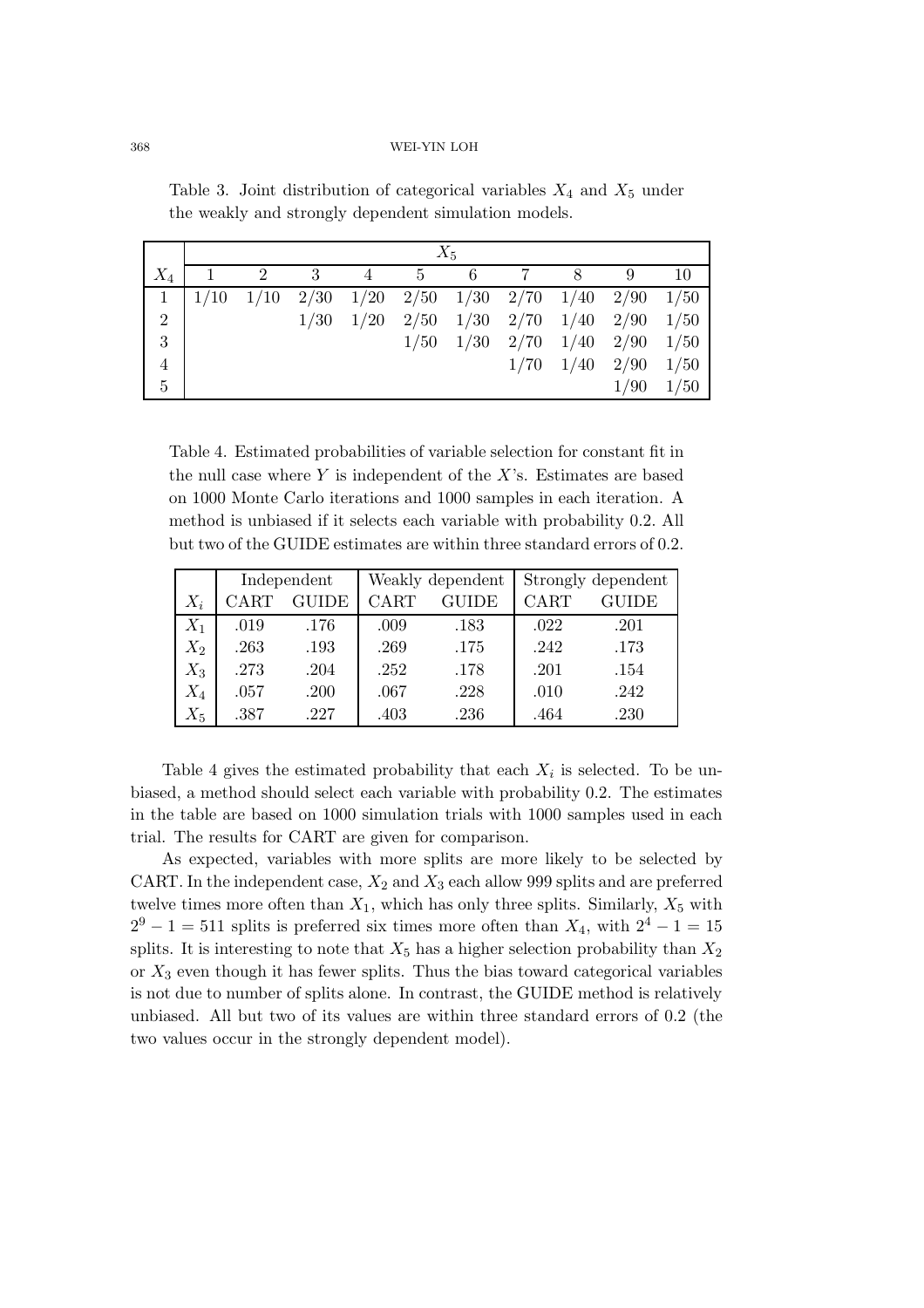#### REGRESSION TREES 369

So far we have concentrated on the problem of variable selection. To complete the tree construction algorithm, we need to select the split points as well as determine the size of the tree. For the latter, we adopt the CART method of cost-complexity pruning with an independent test set or, in its absence, by crossvalidation.

If the selected  $X$  is an ordered predictor, there are several ways to select  $c$ for a split of the form  $X \leq c$ . One is to use greedy search to find the value that minimizes the total SSE in the regression models fitted to the data subsets defined by the split. We will refer to this as the G (for 'greedy search') method. It can be computationally expensive, especially when applied to non-trivial piecewise models. To avoid the computations, SUPPORT chooses  $c$  to be the sample mean of X. This may seem inferior to the G method, but it ultimately depends on the form of the true regression surface. If the surface consists of two planes joining or breaking at some value of  $c$  along the  $X$  axis, the G method is better unless the break occurs at the sample mean. On the other hand, if the regression surface is nonlinear but smoothly varying, several splits would be required for an accurate piecewise linear approximation. In that case, the mean may be as good as any other split value.

The real disadvantage of using the sample mean for  $c$  is that the splits can yield highly unbalanced nodes if the data are skewed. To avoid this problem, we can use the sample median instead of the sample mean. This solution is called the M (for 'median') method in the sequel. GUIDE offers the G and M methods as well as a method in between that searches over a systematic sample of the order statistics. It will be shown in Table 11 in Section 7 that the M method is not always inferior to the G method.

If X is a categorical predictor, we need to find a split of the form  $X \in A$ , where  $A$  is a subset of the values taken by  $X$ . We accomplish this by viewing it as a classification problem. Label each observation in the node as class 1 if it is associated with a positive residual and as class 2 otherwise. Given a split determined by  $A$ , let  $L$  and  $R$  denote the data subsets in the left and right subnodes, respectively. We choose the set A for which the sum of the (binomial) variances in  $L$  and  $R$  is minimized. This solution is quickly found with an algorithm in Breiman et al. (1984, p.101).

The left panel of Figure 2 shows a piecewise constant GUIDE tree for the baseball data using the M method and the 1-SE rule. The first split is due to a significant curvature in Yrs. (Recall that Yrs was also chosen in (1) to segment the model.) The subsequent splits confirm that better past performance is generally rewarded by higher salaries. According to the tree, past performance is measured over the career for players with six or fewer years of experience. For those with seven or more years, past performance is mainly based on the previous year (Bat86).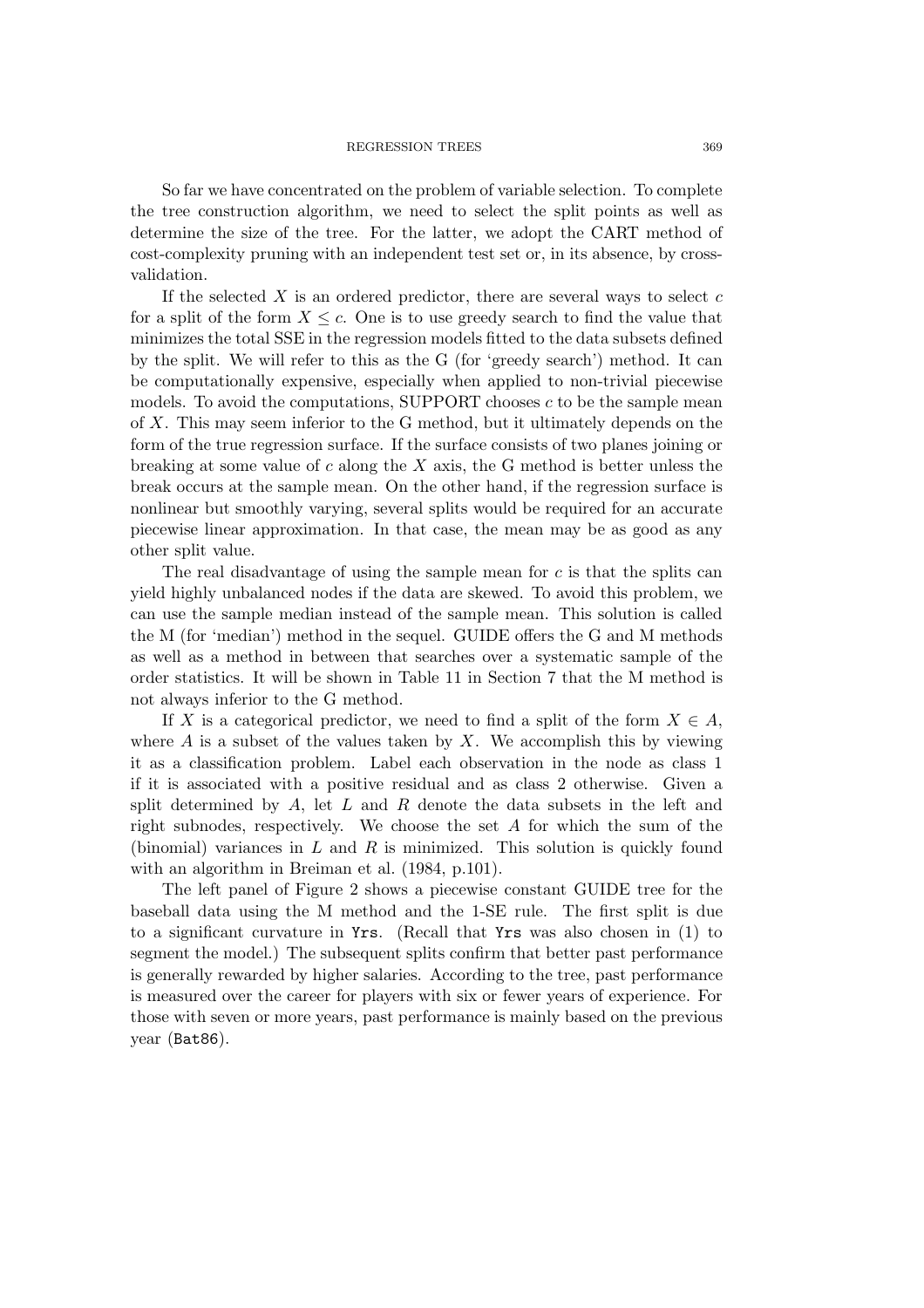

Figure 2. Piecewise constant (left) and piecewise linear (right) 1-SE GUIDE trees for baseball data with median split points. The piecewise constant 0-SE tree has 32 terminal nodes. The piecewise linear 0-SE and 1-SE trees are the same. The number beneath a node is the sample Y-mean.

The differences between this tree and the CART tree in Figure 1 are more apparent than real. For instance, their initial split variables (Batcr for CART and Yrs for GUIDE) have a correlation coefficient of 0.92. Therefore one variable is basically substituting for the other. The more years a player spends in the game, the longer his career and hence the more times he is at bat. Why then does CART choose Batcr instead of Yrs? We suspect the reason is selection bias, since there are 256 ways to split on Batcr but only 20 to split on Yrs.

# **3. Piecewise Linear Models**

While no distinction between ordered and categorical variables is necessary for piecewise constant models, the situation is different for piecewise linear models. Previous piecewise linear regression tree algorithms have required categorical predictor variables to be transformed into 0-1 vectors before use. One problem with this approach is that a split on a categorical predictor  $X$  then takes the form  $X \in A$ , with A a singleton or the complement of a singleton. If the relationship between Y and X is a function of a set A that is not of this form, several splits on X will be required. This exaggerates the importance of the predictor and makes the tree more complicated than necessary.

Another problem with using 0-1 vectors is that an analysis of covariance  $(ANCOVA)$  model is fitted in each node. A predictor with c categorical values thus requires the estimation of  $(c - 1)$  coefficients, compared to one coefficient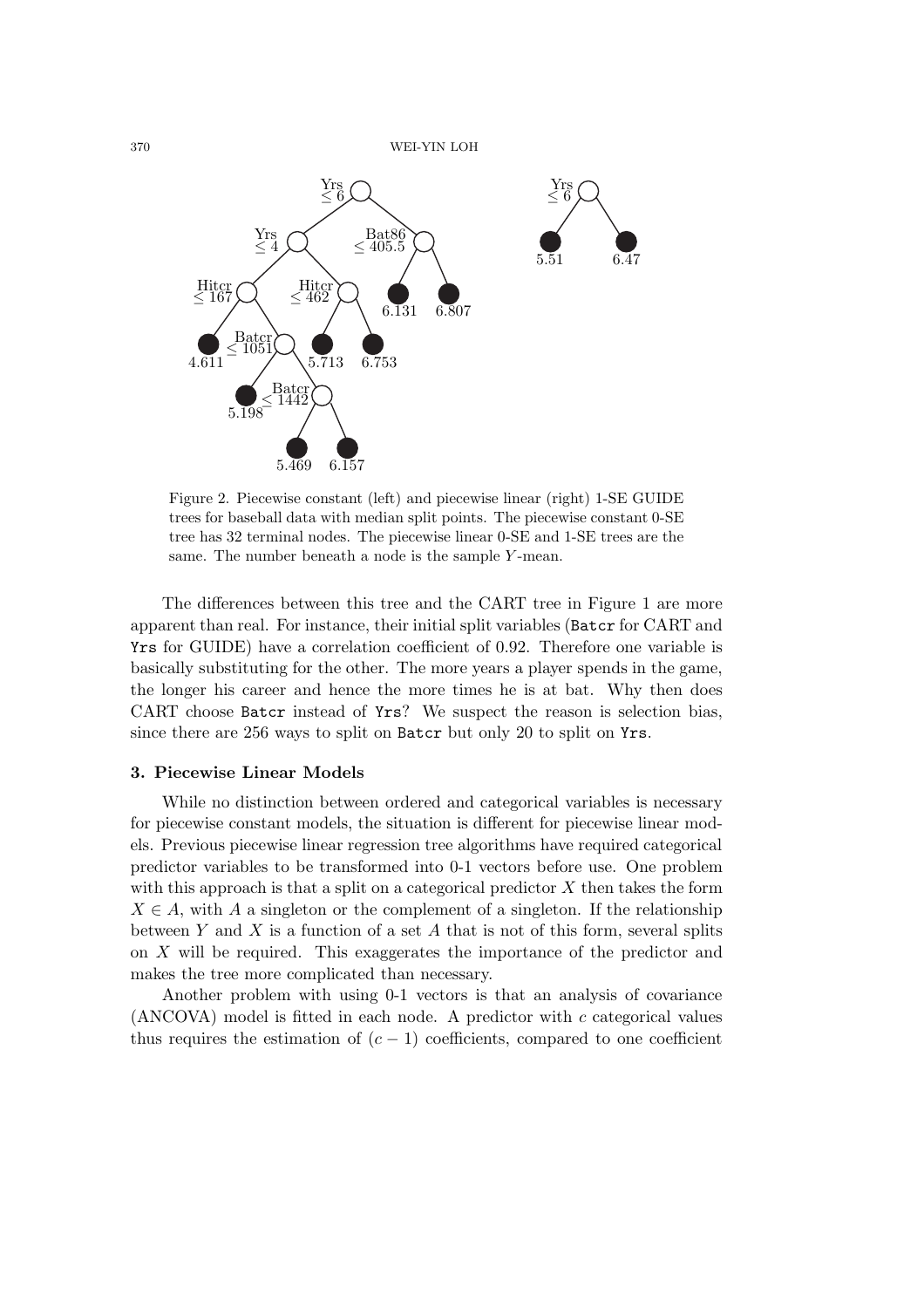#### REGRESSION TREES 371

for each ordered predictor. If c is large, this consumes a disproportionately large number of degrees of freedom. To avoid these problems, GUIDE employs categorical variables to split the nodes only; they are not used as regressors in the linear models. (GUIDE can be used to fit ANCOVA models but the user must first convert each categorical variable into 0-1 variables and treat them as ordered.)

For greater flexibility, GUIDE allows a numerical-valued predictor to play one of several roles. It can simultaneously compete for splits and act as a regressor, or it can be restricted to splitting only. In the latter situation, it can split the nodes but not enter into the regression equations. A useful consequence is that if all ordered variables are given this role, the algorithm produces a piecewise constant tree. Conversely, a numerical-valued predictor can act as a regressor in the linear models but not be allowed to compete for splits. To simplify the discussion, we use the following terminology:

- n-variable: a numerical-valued predictor used to fit the regression models and to split the nodes;
- f-variable: a numerical-valued predictor used to fit the regression models but not split the nodes;
- s-variable: a numerical-valued predictor used to split the nodes but not fit the regression models;
- c-variable: a categorical predictor used to split the nodes but not fit the regression models.

Thus a numerical-valued predictor can be employed as an n, s, or f-variable. The type to use depends on the application. For example, if it is desired to fit piecewise quadratic models, we can define the predictor  $X^2$  as an f-variable. This will prevent  $X^2$  from being selected for splitting. In other situations, where there is no obvious choice, a regression tree model can be fitted for each variable type and the final one selected according to cross-validation estimates of error and/or interpretability of the trees. The s-variable type can be used on an ordinal categorical variable after its values are given order-preserving numerical codes.

We can now extend Algorithm 1 to piecewise linear models.

**Algorithm 3.** Chi-square tests for linear fit.

- 1. Obtain the residuals from a linear model fitted to the n- and f-variables, leaving out the s- and c-variables.
- 2. For each n-variable, divide the data into four groups at the sample quartiles; construct a  $2 \times 4$  contingency table with the signs of the residuals (positive versus non-positive) as rows and the groups as columns; count the number of observations in each cell and compute the  $\chi^2$ -statistic and its theoretical p-value from a  $\chi^2$  distribution.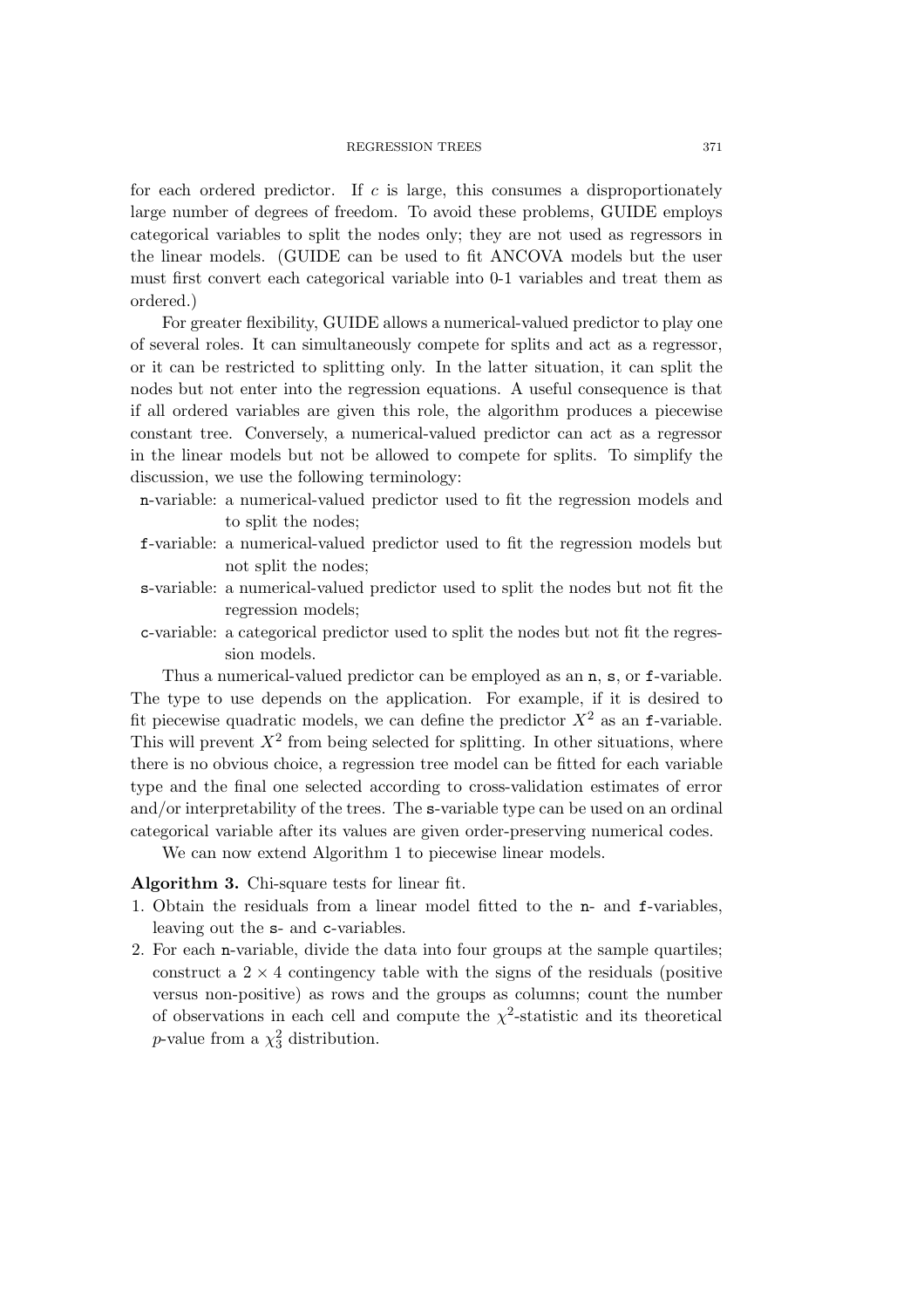- 3. Do the same for each s and c-variable. For the latter, the categories of the variable form the columns of the table. Columns with zero column totals are omitted.
- 4. To detect interactions between each pair of n-variables  $(X_i, X_j)$ , divide the  $(X_i, X_j)$ -space into four quadrants by splitting the range of each variable into two halves at the sample median; construct a  $2 \times 4$  contingency table using the residual signs as rows and the quadrants as columns; compute the  $\chi^2$ -statistic and p-value. Again, columns with zero column totals are omitted.
- 5. Do the same for each pair of s-variables.
- 6. Also do the same for each pair of c-variables, using their value pairs to divide the sample space. For example, if  $X_i$  and  $X_j$  take  $c_i$  and  $c_j$  unique values, respectively, the  $\chi^2$ -statistic and p-value are computed from a table with 2 rows and number of columns equal to  $c_i c_j$  less the number of zero columns.
- 7. Compute a  $\chi^2$ -statistic and p-value for each pair  $(X_i, X_j)$  where  $X_i$  is an nvariable and  $X_j$  is a c-variable. If  $X_j$  has c categories, the table has 2 rows and number of columns equal to 2c less the number of zero columns.
- 8. Similarly, compute a  $\chi^2$ -statistic and p-value for each pair where  $X_i$  is an s-variable and  $X_j$  is a c-variable.
- 9. Finally, do the same for each pair where  $X_i$  is an s-variable and  $X_j$  is an n-variable as in step 4.

Nine sets of chi-square tests are computed here: three sets to detect curvature in the n-, s-, and c-variables; another three sets to detect interactions between pairs of variables of the same type; three more sets to detect interactions between pairs of predictors of different types. If the smallest  $p$ -value comes from a curvature test, the associated variable is selected to split the node. For example, if it is an n-variable, we expect the curvature would be reflected in the different values its regression coefficient takes in the two subnodes. The next algorithm extends Algorithm 2.

**Algorithm 4.** Choice between interacting pair of variables.

Suppose that a pair of variables is selected because their interaction test is the most significant among the curvature and interaction tests.

- 1. If neither is an n-variable, choose the one with the smaller curvature  $p$ -value.
- 2. If both are n-variables, temporarily split the node along the sample mean of each variable; choose the variable whose split yields the smaller total SSE.
- 3. If exactly one is an n-variable, choose the other variable.

The main reason for preferring the non n-variable in Step 3 is that it simplifies the tree structure in some situations. For example, suppose that  $X_1$  is an n-variable,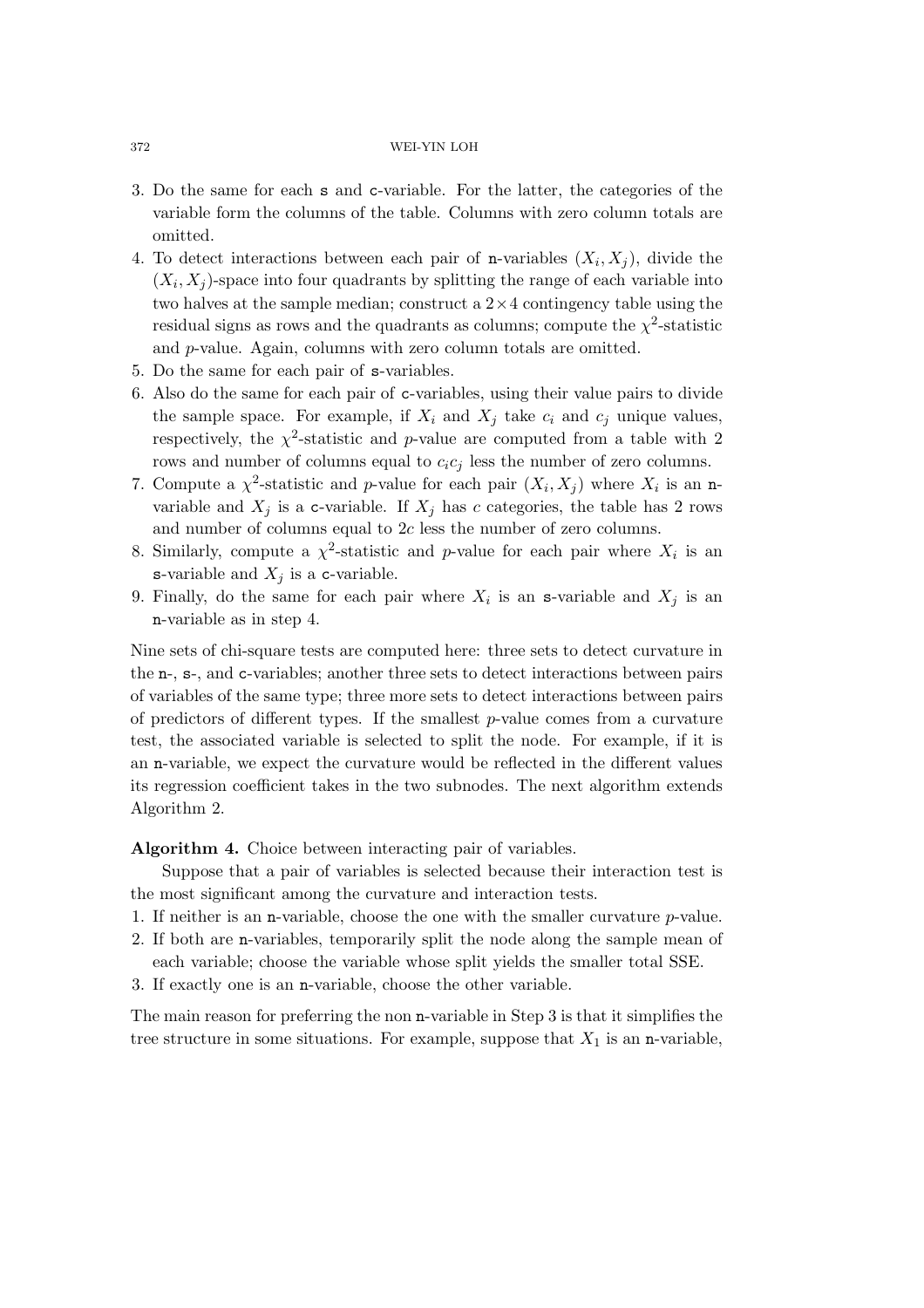$X_2 \in \{a_1, a_2\}$  is a binary c-variable, and that the true model is

$$
Y = \begin{cases} X_1 + \epsilon, & \text{if } X_2 = a_1 \\ -X_1 + \epsilon, & \text{if } X_2 = a_2. \end{cases}
$$

Owing to the symmetry, the p-values from the curvature tests on  $X_1$  and  $X_2$  are likely to be of similar magnitude and be less significant than the p-value from the interaction test. The ideal split is on  $X_2$ , but there is no guarantee that this will happen if the choice is based on the *p*-values of the curvature tests.

After a variable is selected to split a node, the split point may be chosen by the G, M, or other method as described for piecewise constant models.

#### **4. Bootstrap Bias Correction**

Two simulation experiments were carried out to study the probabilities of variable selection in the case of piecewise linear regression when  $Y$  is independent of the X's. The distributions of the X's are the same as in Table 2. The only difference between the two experiments is that  $X_3$  is an n-variable in the first and an s-variable in the second. Table 5 gives the results for the uncorrected method in the columns labeled "Unc." The large bias toward the c and s-variables is obvious.

Table 5. Estimated probabilities of variable selection for the uncorrected (denoted by "Unc.") and bias-corrected (denoted by "BC") chi-square methods for linear fit when  $Y$  is standard normal and independent of the  $X$ 's. The distributions of the  $X$ 's are given in Table 2. The results are based on  $1000$ Monte Carlo iterations and 1000 samples in each iteration. The bias-corrected method uses 50 bootstrap replications. A method is unbiased if it selects each variable with probability 0.2.

|                |       |      |          | Weak. dep. $X_i$<br>Indep. $X_i$ |                | Strong. dep. $X_i$ |                |      |
|----------------|-------|------|----------|----------------------------------|----------------|--------------------|----------------|------|
| Expt.          | $X_i$ | Type | Unc.     | ВC                               | Unc.           | BC                 | Unc.           | ВC   |
|                | $X_1$ | n    | $\theta$ | .178                             | $\overline{0}$ | .191               | $\overline{0}$ | .178 |
|                | $X_2$ | n    | $\Omega$ | .232                             | $\theta$       | .206               | $\theta$       | .215 |
| 1              | $X_3$ | n    | $\Omega$ | .200                             | $\theta$       | .194               | $\theta$       | .197 |
|                | $X_4$ | C    | .469     | .181                             | .519           | .200               | .532           | .214 |
|                | $X_5$ | C    | .531     | .209                             | .481           | .209               | .468           | .196 |
|                | $X_1$ | n    | $\Omega$ | .202                             | $\Omega$       | .181               | $\Omega$       | .197 |
|                | $X_2$ | n    | $\Omega$ | .217                             | $\theta$       | .228               | $\theta$       | .214 |
| $\overline{2}$ | $X_3$ | S    | .352     | .203                             | .288           | .134               | .313           | .121 |
|                | $X_4$ | C    | .307     | .178                             | .360           | .238               | .360           | .256 |
|                | $X_5$ | C    | .341     | .200                             | .352           | .219               | .327           | .212 |

The bias is not due solely to the preference for c and s-variables in Step 3 of Algorithm 4. It persists even when the selection is based on curvature p-value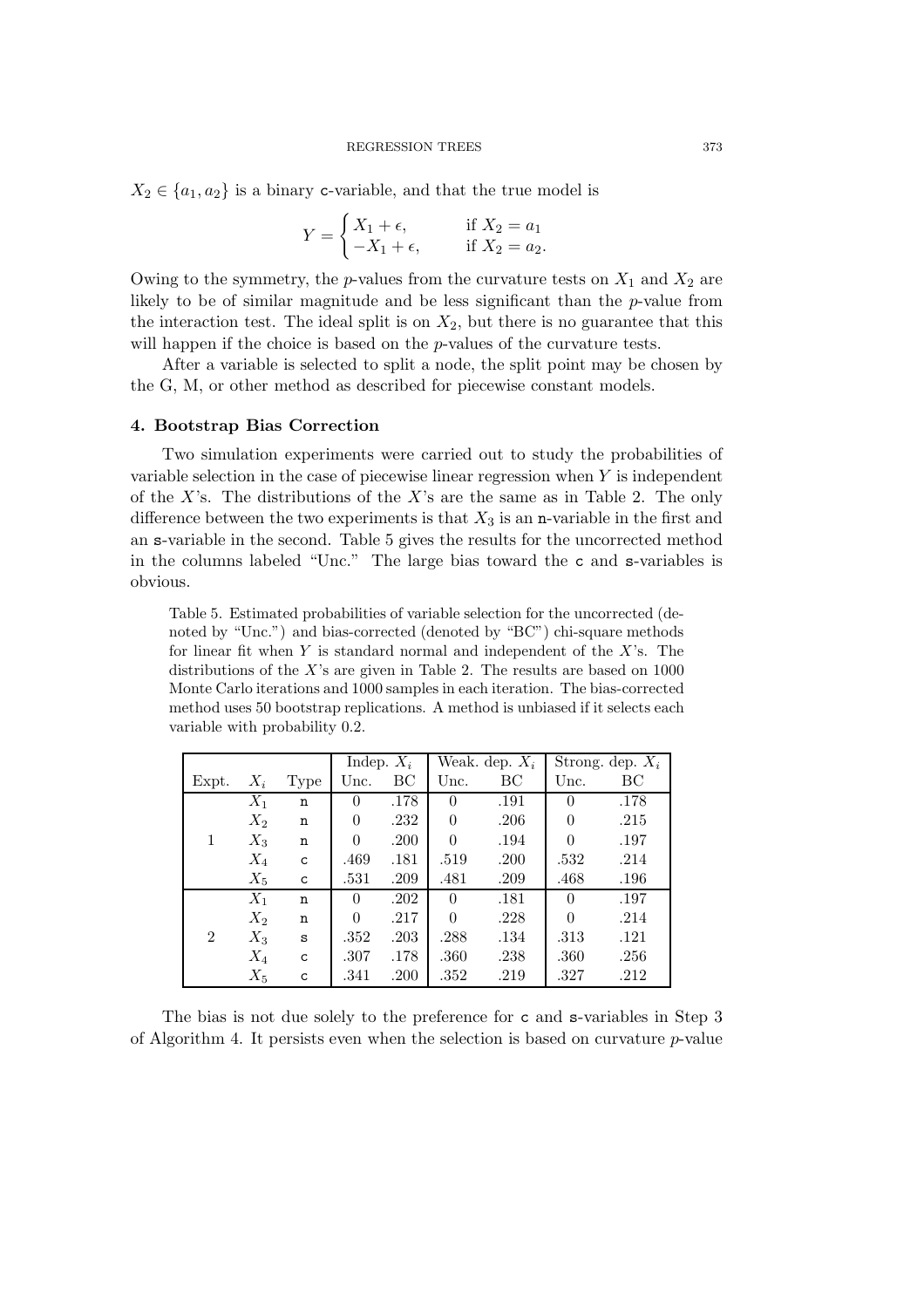as in Step 1. The reason is that the n-variables serve as regressors while the c and s-variables do not. As a result, the n-variables have zero sample correlation with the residuals. Therefore the distribution of their  $\chi^2$  values is stochastically much smaller than a chi-square distribution with the same degrees of freedom. The c and s-variables, on the other hand, are independent of the residuals and their  $\chi^2$  values follow the theoretical chi-square distributions more closely.

One way to correct the bias is to shrink the p-values of the chi-square tests involving the n-variables so that their chance of selection is increased. Finding the right shrinkage multiplier is tricky because some p-values may be near 0. To get around this problem, we convert the  $p$ -value from each chi-square test into a two-tailed z-value via the transformation  $z = \Phi^{-1}(1 - p/2)$ , where  $\Phi$  is the standard normal distribution function, and then scale up the z-values associated with the n-variables by a constant factor denoted by  $r$ . Since the best value of r will likely depend on factors such as the number and mix of variables, their degree of association with one another, the sample size, and the configuration of the design points, we employ a bootstrap method to find  $r$  adaptively.

**Algorithm 5.** Bootstrap calibration for bias correction.

- 1. Let  $Z = (Y, X_1, \ldots, X_k)$  denote the matrix of training samples, where  $Y =$  $(y_1,\ldots,y_n)'$  is a column vector of *n* responses and  $X_i = (x_{1i},\ldots,x_{ni})'$  is a column vector containing the corresponding observations on the ith predictor variable. Define the bootstrap sample as  $Z^* = (Y^*, X_1, \ldots, X_k)$ , where  $Y^* =$  $(y_1^*, \ldots, y_n^*)'$  and each  $y_j^*$  is a random draw with replacement from the set  $\{y_1, \ldots, y_n\}.$
- 2. Fit a linear model to  $Z^*$  using only the n- and f-variables and obtain the residuals.
- 3. Compute the  $\chi^2$  p-values described in Algorithm 3 for this set of residuals and convert the p-values to two-tailed z-values.
- 4. Let  $z_n$  denote the largest z-value from a curvature test on an n-variable and let  $z_{nn}$  denote the largest z-value from an interaction test between two nvariables. Similarly, let  $z_s$  and  $z_{ss}$  denote the corresponding largest  $z$ -values for the s-variables, and  $z_c$  and  $z_{cc}$  the corresponding largest z-values for the c-variables. Finally, let  $z_{nc}$ ,  $z_{ns}$ , and  $z_{sc}$  denote the largest z-values from the set of  $n-c$ ,  $n-s$ , and  $s-c$  interaction tests. Given  $r > 1$ , select the *n*-variable if  $r \max\{z_n, z_{nn}\} \geq \max\{z_s, z_c, z_{ss}, z_{cc}, z_{sc}, z_{nc}, z_{ns}\}.$
- 5. Repeat steps 1–4 B times over a grid of values of r. For each r, let  $\pi(r)$  denote the proportion of times that an n-variable is selected.
- 6. Linearly interpolate, if necessary, to find the value of r such that  $\pi(r)$  is equal to the proportion of **n**-variables among  $(X_1, \ldots, X_k)$ .

The results for the bias-corrected chi-square method are given in the columns labeled "BC" in Table 5. They are based on  $B = 50$  and an equi-spaced grid of 40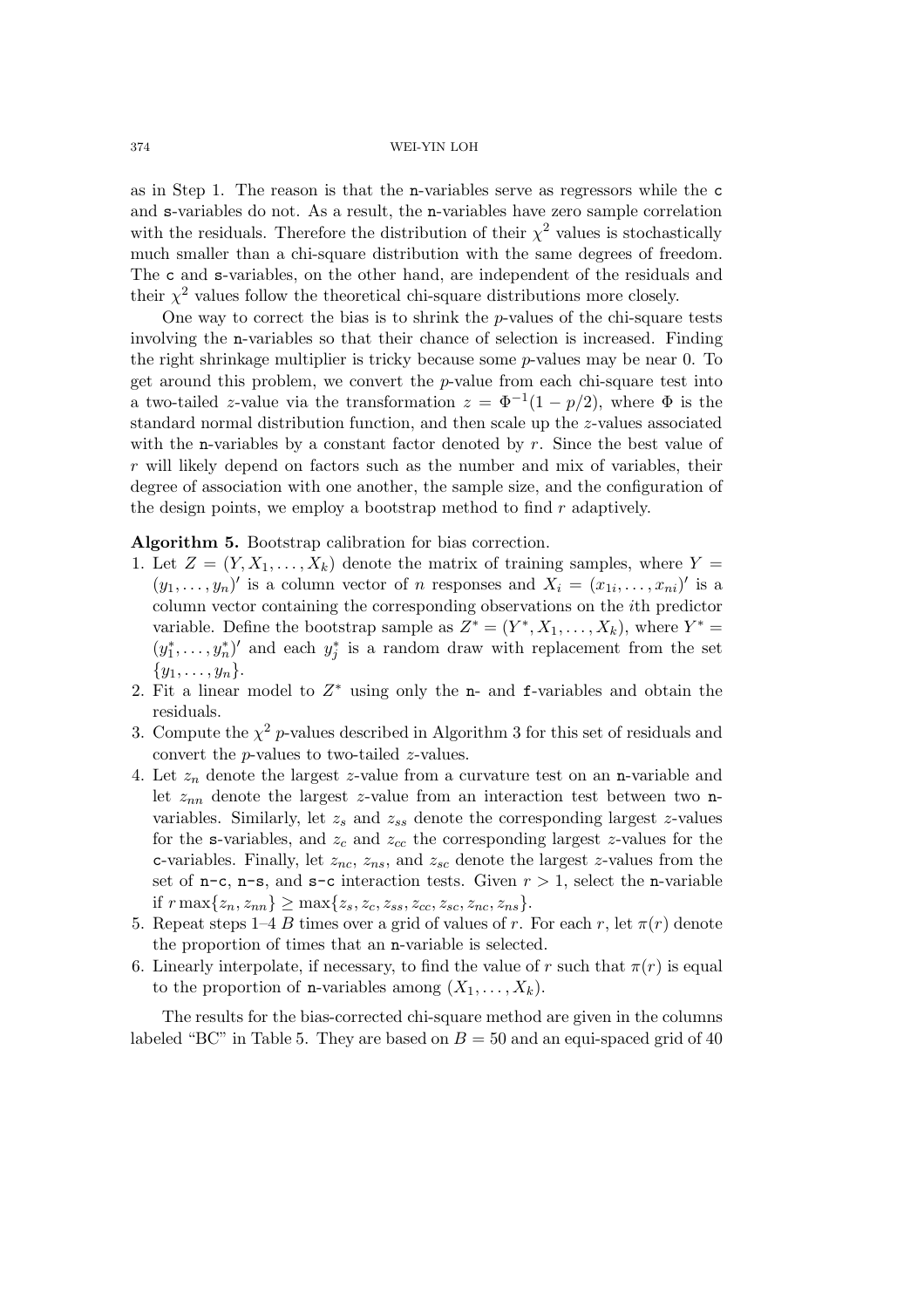values of r in the interval  $[1, 5]$ . (The selected value of r is almost always less than 2.) The bias correction is clearly effective—all entries lie within three simulation standard errors of 0.2 (the value for unbiased selection). Similar results were observed when different distributions, mix of variable types, and sample sizes were used.

In our examples and in the GUIDE program, bootstrap estimation of the scale factor r is carried out only at the root node. One argument for not bootstrapping at every node is that it reduces computational cost. Another is that the value of  $r$  is unlikely to change much in the first few levels of splits. At splits further down, estimation of  $r$  could become unstable because of the small sample sizes at the nodes. To assess the amount of computation incurred by bootstrapping, note that a one-time bias correction with B bootstrap iterations adds the equivalent of about  $B$  node computations. On the other hand,  $V$ -fold crossvalidation requires  $V + 1$  trees to be constructed and pruned. Letting M denote the average number of nodes in the trees, the total number of node computations is thus  $B + M(V + 1)$  if bootstrapping is performed once, and  $BM(V + 1)$  if it is carried out at every node. For the baseball data,  $M \approx 30$  and  $N = 263$ . With N-fold cross-validation pruning, this yields  $M(V + 1) \approx 30 \times 264 = 7920$ . Since  $B = 50$ , the cost of a one-time correction increases the total cost by less than one percent. The results in the next and subsequent sections show that a one-time correction yields models with reasonably good fits in terms of SSE.

| Predictor | Left node             | Right node   |
|-----------|-----------------------|--------------|
| Constant  | 4.16                  | 6.17         |
| Bat86     | $-2.50E{-}3$          | $1.23E - 3$  |
| Hit86     | $6.16E{-}3$           | $2.24E - 3$  |
| Hr86      | $3.23E - 3$           | $-1.00E - 2$ |
| Run86     | $9.51E - 3$           | $-6.86E{-4}$ |
| Rb86      | $-1.20E - 3$          | $5.91E - 4$  |
| Wlk86     | $-8.13E - 4$          | $6.97E - 4$  |
| Yrs       | $1.14E - 1$           | $-9.39E - 2$ |
| Batcr     | $4.18E - 4$           | $-2.53E - 4$ |
| Hitcr     | $-1.13\mathrm{E}{-3}$ | $6.30E - 4$  |
| Hrcr      | $-3.00E - 3$          | $-5.13E - 4$ |
| Runcr     | $3.89E - 4$           | $7.04E - 4$  |
| Rbcr      | $3.49E - 3$           | $9.29E - 4$  |
| Wlkcr     | $1.84E - 3$           | $3.44E - 4$  |
| Puto86    | $-1.09E{-4}$          | $2.93E - 4$  |
| Asst86    | $1.78E - 4$           | $-6.46E{-4}$ |
| Err86     | $-2.37E - 3$          | $6.79E - 3$  |

Table 6. Regression coefficients for the piecewise linear model in Figure 2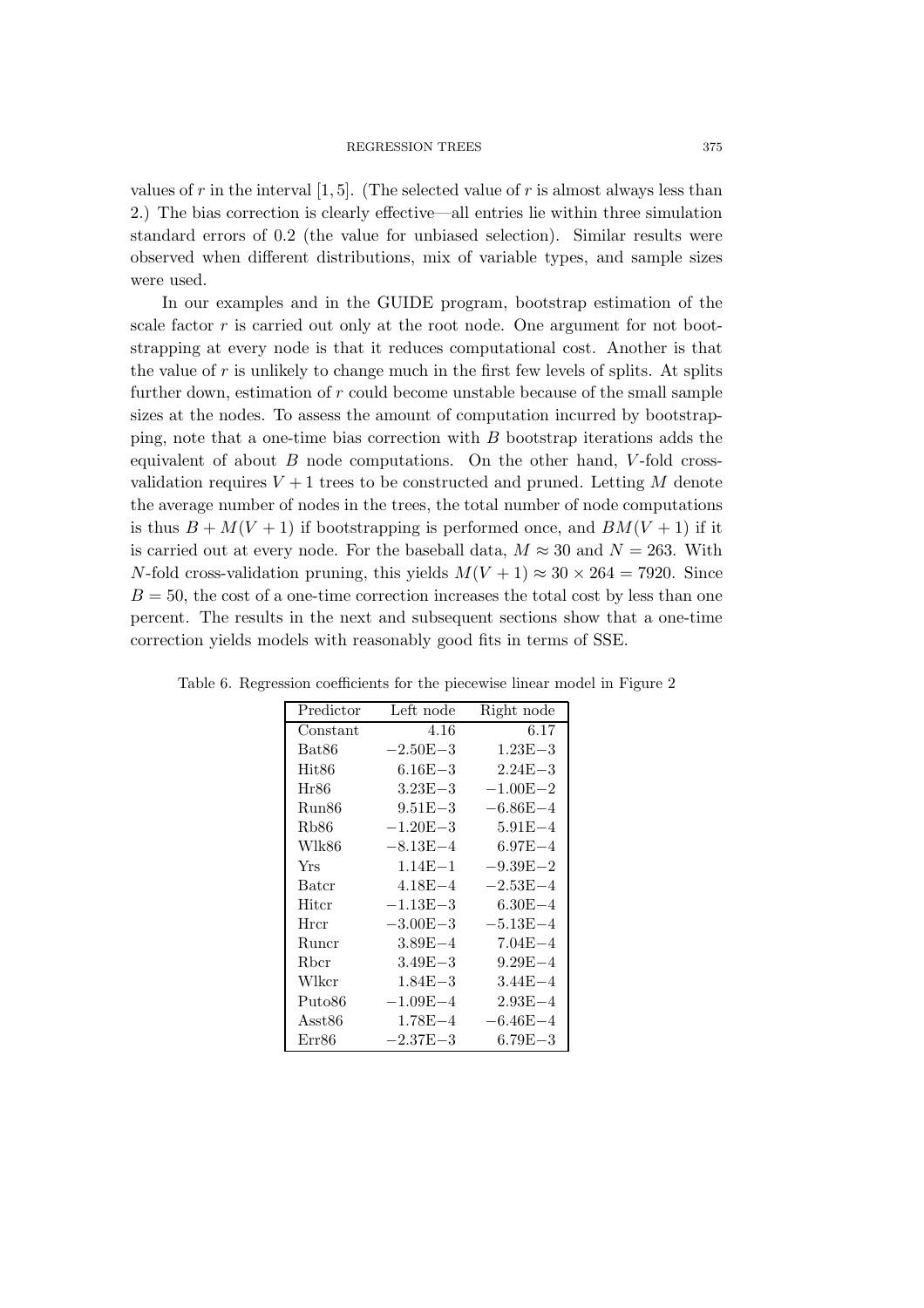The piecewise linear GUIDE tree for the baseball data is shown on the right side of Figure 2. It splits only once, on Yrs. The same tree is obtained with the 0-SE or 1-SE rules. Compared with the piecewise constant 1-SE tree which has 8 terminal nodes, this tree is much shorter. Its simplicity is obtained by transferring some of the model complexity to the linear regression models whose coefficients are given in Table 6.

## **5. Effect of Pruning**

The role of pruning has so far been ignored in our discussion of selection bias. In the null case where Y is independent of the  $X$ 's, pruning may be expected to produce a tree with no splits. If that is the case, bias would be a problem only in non-null situations where the pruned trees are non-trivial. To study this problem, we performed a simulation experiment with the six regression models in Table 7. The first three models are simple functions of  $X_1$  only. Therefore  $X_1$ should be selected for splitting. The fourth model is additive in  $X_1$  and  $X_5$  with the latter acting as a c-variable. Since  $X_1$  alters the mean of Y from -2.1 to 2.1 while  $X_5$  changes it from 0.05 to 1.0, it is better to select  $X_1$  than  $X_5$ . The fifth (Cross) model involves an interaction between  $X_1$  and  $X_2$ . Clearly, a piecewise linear model should split on  $X_1$ . In the last (Steps) model, splitting on  $X_1$  or  $X_3$ would be correct.

Table 7. Distributions and models for simulation experiment on effect of pruning:  $C_k$  is a c-variable taking values in the set  $\{1, 2, \ldots, k\}$  with equal probabilities;  $N(0, 1)$  and  $E(0, 1)$  denote the standard normal and exponential distributions, respectively; the predictors are mutually independent, with  $X_1, X_2, X_3$  used as n-variables and  $X_4, X_5$  as c-variables.

| <b>Distributions</b>         |              | Models                                                            |
|------------------------------|--------------|-------------------------------------------------------------------|
| $X_1 \sim U\{\pm 1, \pm 3\}$ | Jump         | $Y = 0.7I(X_1 > 0) + \epsilon$                                    |
| $X_2 \sim E(0,1)$            | Quadratic    | $Y = 0.08X_1^2 + \epsilon$                                        |
| $X_3 \sim N(0,1)$            | Cubic        | $Y = 0.02X_1^3 + \epsilon$                                        |
| $X_4 \sim C_5$               | Additive     | $Y = 0.7I(X_1 > 0) + 0.05 \sum_{i=1}^{20} iI(X_5 = i) + \epsilon$ |
| $X_5 \sim C_{20}$            | Cross        | $Y = 0.5$ sgn $(X_1)X_2 + \epsilon$                               |
| $\epsilon \sim N(0,1)$       | <b>Steps</b> | $Y = 0.5$ sgn $(X_1X_3) + \epsilon$                               |

We simulated data from the models to compare the piecewise constant CART method with the piecewise constant and piecewise linear GUIDE methods with G split point selection. The predictors are mutually independent and the trees are pruned with ten-fold cross-validation and the 1-SE rule. Tables 8 and 9 give the estimated conditional and unconditional probabilities that the right variables are selected to split the root node, the condition being the event that the pruned tree is non-trivial. The results are based on 100 iterations and 500 samples per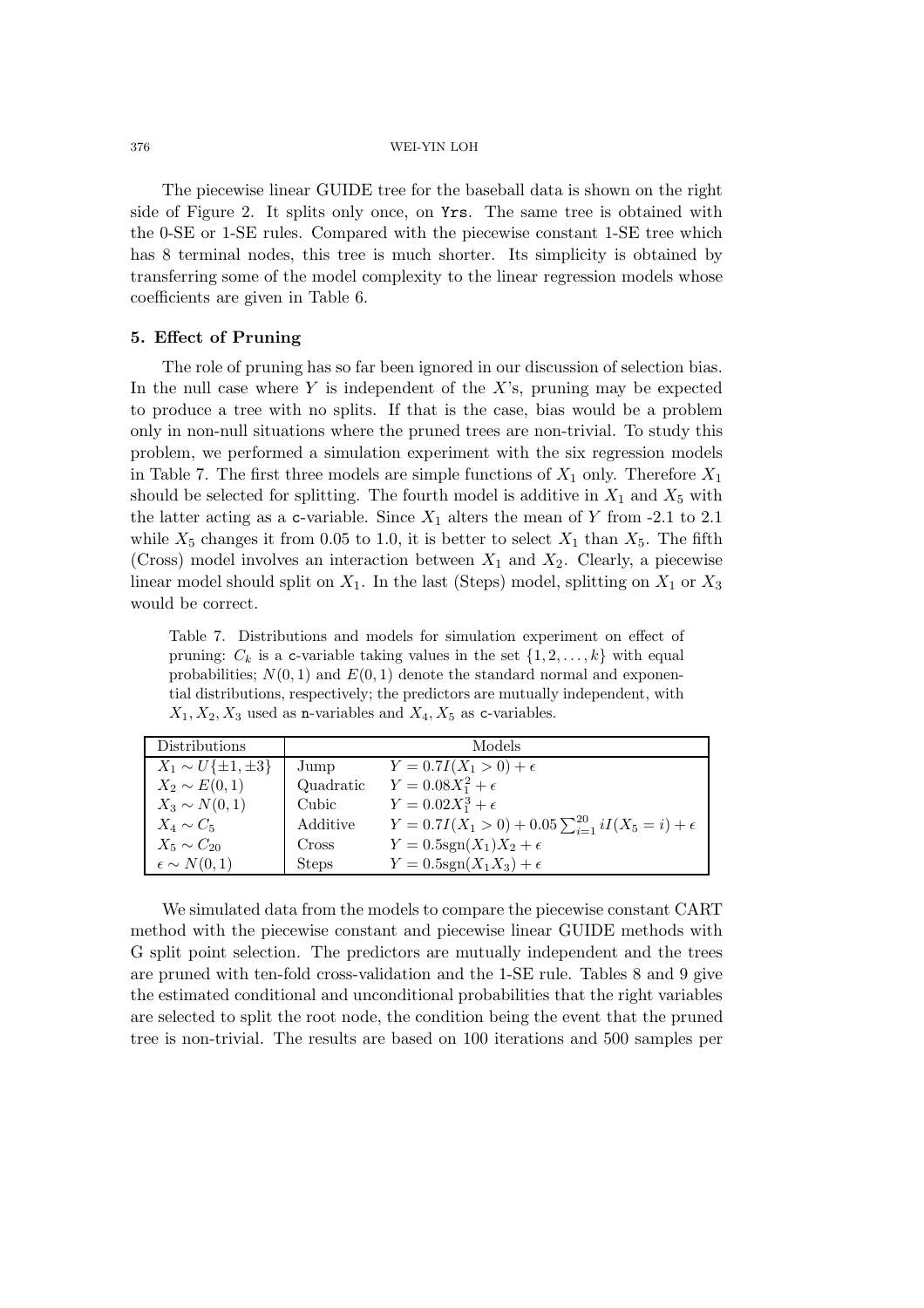iteration. Also reported are the estimated root mean square error (RMSE) of each method and the total CPU time on a 300MHz DEC Alpha workstation for 100 iterations. The RMSE is defined as the square root of  $E\{\hat{f}(X) - f(X)\}^2$ , where  $\hat{f}(x)$  denotes the estimated regression function at x and the expectation is over an independent set of X values.

Table 8. Results of simulation experiment on effect of pruning for models without interactions.  $|\tilde{T}|$  denotes the number of terminal nodes in a tree and A is the event that  $\{|T| > 1\}$ .  $P(X_1)$  denotes the probability that  $X_1$  is selected to split the root node. The GUIDE entries are obtained with the G split point selection method. Estimates are based on 100 iterations, with 500 samples per iteration. Simulation standard errors of RMSE are about 0.01.

| True      | Tree     |              |          |      |          | Conditional on A |             | CPU  |
|-----------|----------|--------------|----------|------|----------|------------------|-------------|------|
| Model     | Model    | Method       | $P(X_1)$ | P(A) | $P(X_1)$ | E T              | <b>RMSE</b> | sec. |
| Jump      | Constant | <b>CART</b>  | 1.00     | 0.77 | 1.00     | 2.00             | 0.12        | 1760 |
|           | Constant | <b>GUIDE</b> | 1.00     | 0.52 | 1.00     | 2.00             | 0.20        | 1227 |
|           | Linear   | <b>GUIDE</b> | 0.70     | 0.00 | -        | -                | 0.18        | 1684 |
| Quadratic | Constant | CART         | 0.89     | 0.33 | 1.00     | 2.91             | 0.25        | 3701 |
|           | Constant | <b>GUIDE</b> | 0.96     | 0.34 | 1.00     | 2.85             | 0.25        | 2458 |
|           | Linear   | <b>GUIDE</b> | 0.98     | 0.20 | 1.00     | 2.00             | 0.30        | 3355 |
| Cubic     | Constant | CART         | 1.00     | 0.69 | 1.00     | 2.09             | 0.27        | 5615 |
|           | Constant | <b>GUIDE</b> | 1.00     | 0.72 | 1.00     | 2.10             | 0.27        | 3472 |
|           | Linear   | <b>GUIDE</b> | 0.43     | 0.00 |          |                  | 0.14        | 5044 |
| Additive  | Constant | <b>CART</b>  | 0.84     | 0.92 | 0.86     | 2.15             | 0.32        | 1867 |
|           | Constant | <b>GUIDE</b> | 0.96     | 0.80 | 0.96     | 2.08             | 0.33        | 1268 |
|           | Linear   | <b>GUIDE</b> | 0.28     | 0.01 | 0.00     | 2.00             | 0.34        | 1684 |

Table 9. Results of simulation experiment on effect of pruning for models containing interactions.  $|\tilde{T}|$  denotes the number of terminal nodes in a tree and A is the event that  $\{|\tilde{T}| > 1\}$ .  $P(X_1)$  denotes the probability that  $X_1$  is selected to split the root node. The GUIDE entries are obtained with the G split point selection method. Estimates are based on 100 iterations, with 500 samples per iteration. Simulation standard errors of RMSE are about 0.01.

| True         | Tree     |              |      |          | Conditional on $A$ | CPU  |             |      |
|--------------|----------|--------------|------|----------|--------------------|------|-------------|------|
| Model        | Model    | Method       | P(A) | $P(X_1)$ | $P(X_2)$           | E T  | <b>RMSE</b> | sec. |
| Cross        | Constant | <b>CART</b>  | 1.00 | 1.00     | 0.00               | 3.15 | 0.41        | 1984 |
|              | Constant | <b>GUIDE</b> | 1.00 | 1.00     | 0.00               | 3.35 | 0.40        | 1359 |
|              | Linear   | <b>GUIDE</b> | 0.90 | 0.98     | 0.01               | 2.16 | 0.18        | 1771 |
| True         | Tree     |              |      |          | Conditional on $A$ |      |             | CPU  |
| Model        | Model    | Method       | P(A) | $P(X_1)$ | $P(X_3)$           | E T  | <b>RMSE</b> | sec. |
| <b>Steps</b> | Constant | CART         | 0.05 | 0.00     | 0.20               | 5.40 | 0.50        | 3906 |
|              | Constant | <b>GUIDE</b> | 0.82 | 0.51     | 0.49               | 5.67 | 0.29        | 2761 |
|              | Linear   | GUIDE        | 0.87 | 0.05     | 0.95               | 2.11 | 0.30        | 3519 |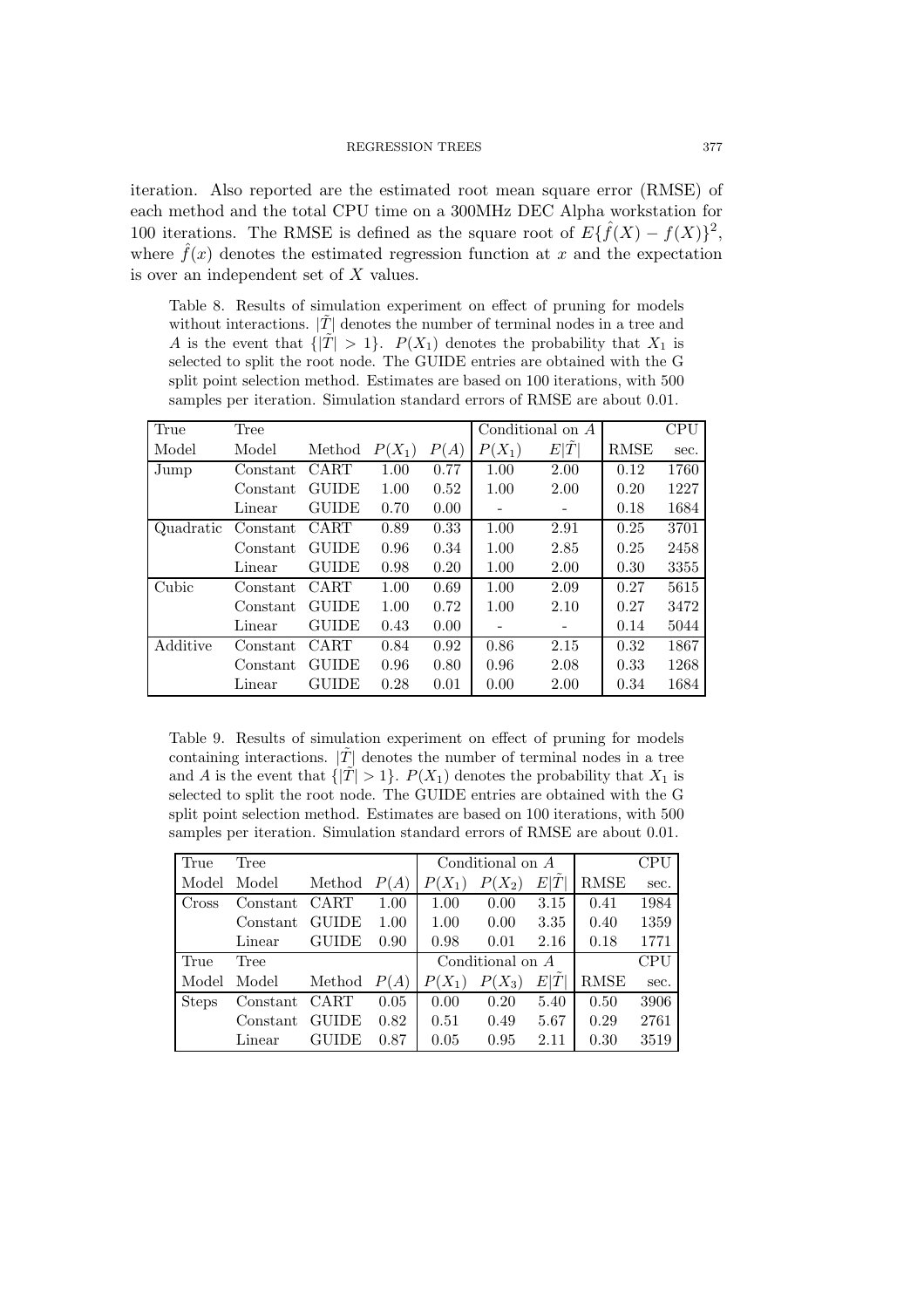We first compare CART with the piecewise constant GUIDE method. Table 8 shows that the non-trivial trees are very similar for the first three models they always split on the right variable and have about the same average size. The selection bias of CART, however, is apparent in the Additive model, where it selects  $X_1$  10% less often than GUIDE. In terms of RMSE, the two methods are also quite comparable, except at the Jump model, where GUIDE has a higher RMSE because it yields trivial trees twice as often as CART (48% versus 23%). Table 9 shows that the two methods are also comparable in the Cross model. Both split on  $X_1$  all the time and they have similar sized trees and RMSEs.

The situation is quite different for the Steps model. Table 9 shows that CART gives a non-trivial tree only 5% of the time. The reason is that CART has a high probability of selecting uninformative variables for its splits here. Because these splits are noisy, they are eventually pruned away. In the rare instances where the CART tree is non-trivial, the first split is on a right variable  $(X_1$  or  $X_3$ ) only 20% of the time. As a result, the RMSE of CART is almost twice as large as that of GUIDE.

The piecewise linear GUIDE method almost never yields any splits for the four models in Table 8. Despite this, its RMSE is quite good, especially at the Cubic model. It does split (and on the right variables) in the Cross and Steps interaction models. Its RMSEs at these two models are good, especially at the Cross model. The results also show that the piecewise constant and piecewise linear GUIDE algorithms are faster than the piecewise constant CART algorithm over the six simulation models.

These simulations show that, in the absence of interactions, pruning can reduce the selection bias of the greedy search approach. On the other hand, when interactions are present, pruning does not help. We expect the same observations to hold in more complicated models.

### **6. Piecewise Best Simple Linear Models**

A model that is in between a piecewise constant and a piecewise linear model is one in which a best simple linear model is fitted to each node. Such a model is useful when a piecewise constant model has too many nodes but a piecewise linear one has too few. In the baseball data, for example, the piecewise constant 1-SE tree has eight terminal nodes while the piecewise linear tree has two.

Alexander and Grimshaw (1996) implement this idea using greedy search to find the splits. But, possibly because of computational cost, they use a direct stopping rule instead of pruning to determine the tree size. Since our chi-square test approach is based on residuals, it can be applied in a straightforward manner to fit piecewise best simple linear models.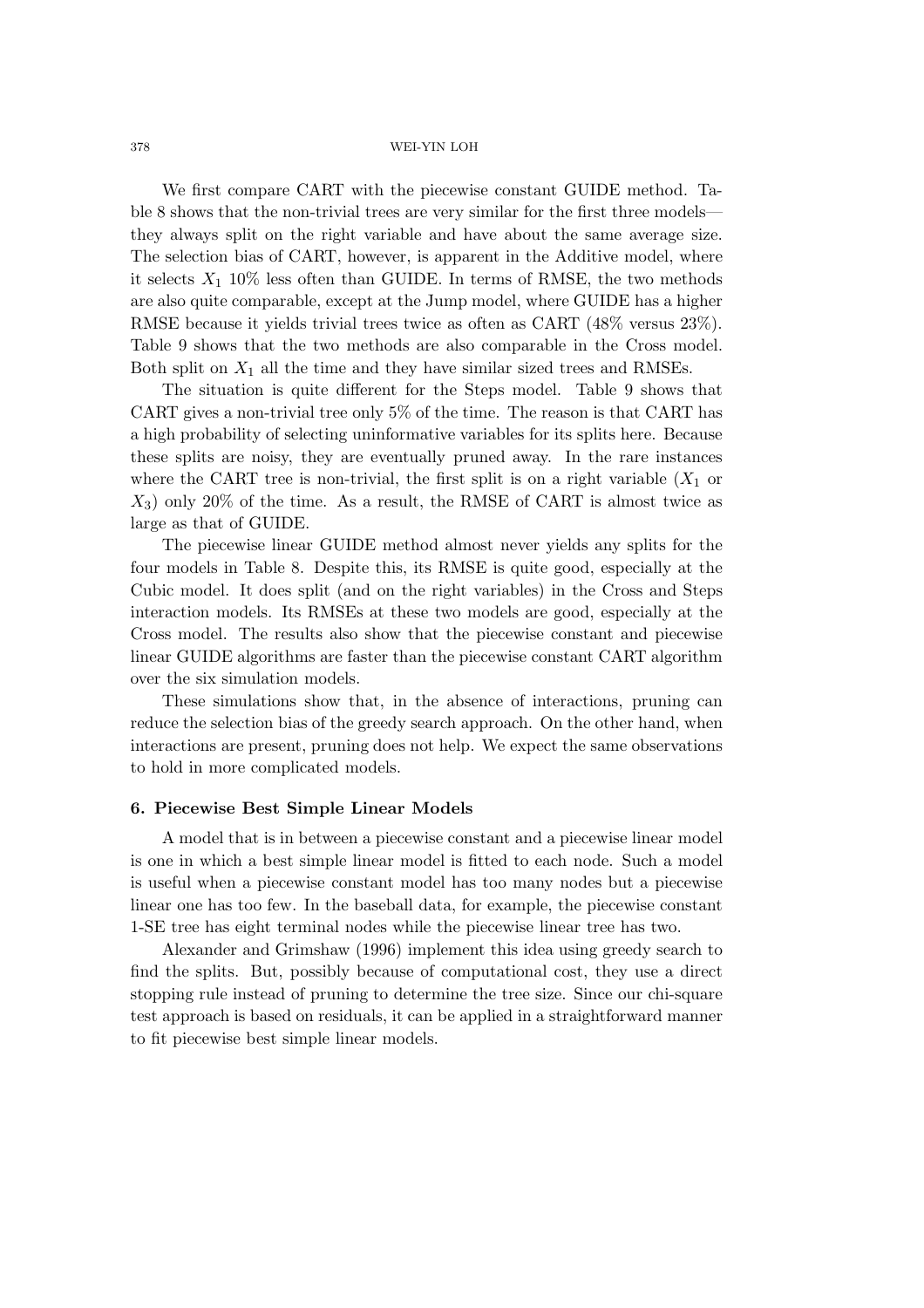

Figure 3. Best simple linear 1-SE GUIDE tree for baseball data using the M split point selection. A fitted equation is given beside each terminal node. The number beneath a node is the sample Y -mean. The 0-SE tree has nine terminal nodes.

Figure 3 shows the best simple linear GUIDE tree for the baseball data. It is shorter than the piecewise constant tree but has more structure than the piecewise linear tree. A unique advantage of a piecewise simple linear model is that the data and fitted line in each terminal node can be plotted and examined for lack of fit. For example, panels  $(b)$ – $(d)$  of Figure 4 show that the data in



Figure 4. Plots of baseball data at the root node and the terminal nodes of the tree in Figure 3.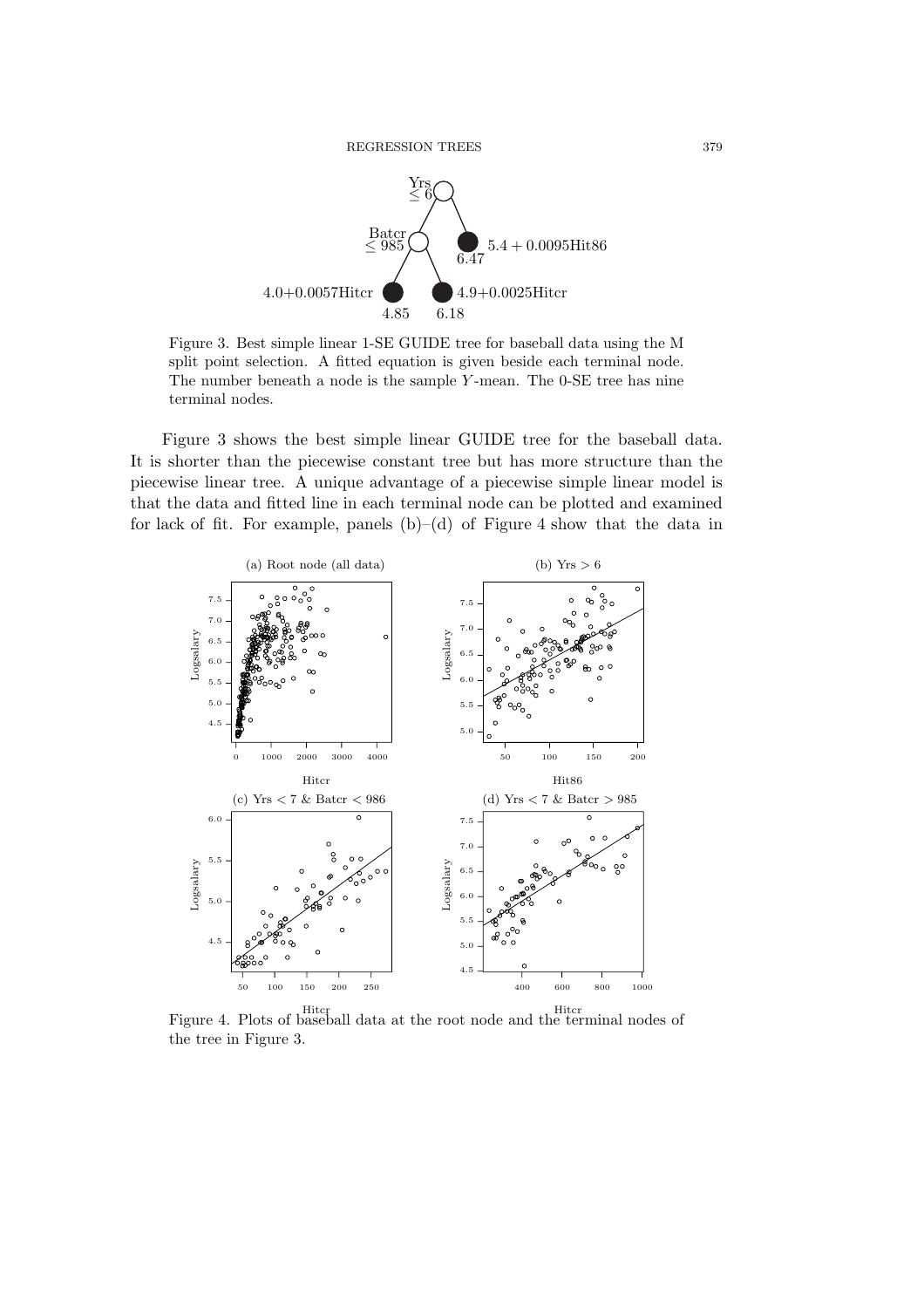the terminal nodes of the tree fit their respective simple linear models well. This is not true in panel (a) which shows the relationship of Logsalary with Hitcr at the root node—here all kinds of problems with nonlinearity, heterogeneity and outliers are visible.

# **7. Prediction Accuracy for Real Data**

To compare the prediction accuracy of the algorithms on real data, we test them on six data sets.

**Baseball:** This is the data set on salaries of baseball players introduced earlier.

- **Boston:** The data contain information on median housing values and 13 related variables on 506 census tracts around Boston (Belsley, Kuh and Welsch (1980)). The response variable is the logarithm of the median housing value. Breiman et al. (1984) use the data to illustrate the CART method.
- **Mpg:** This is a subset of the auto-mpg data at the University of California, Irvine, Repository of Machine Learning Databases (Merz and Murphy (1996)). The full data set was used in the 1983 American Statistical Association Exposition. We use the 392 cases with complete observations. There are 7 predictor variables; the dependent variable is mpg rating.
- **Mumps:** This is taken from the Statlib archive. The data give the incidence of mumps in each of the 48 contiguous states of the U.S. (excluding the District of Columbia) from 1953 to 1989. There are 1523 observations on 4 variables. The dependent variable is the logarithm of the number of mumps cases reported per million population in each state. The predictor variables are year and the longitude and latitude of each state's center. Chaudhuri et al. (1994) use the data to illustrate the SUPPORT method.
- **TA:** These data give the teaching evaluation scores of 324 teaching assistants at the University of Wisconsin, Madison, between 1993 and 2000. The problem is to predict the scores from two numerical and four categorical predictor variables: year, number of respondents, course (30 values), instructor (40 values), session (3 values), and whether or not the teaching assistant is a native English speaker (2 values).
- **Tecator:** This is also taken from the Statlib archive. The data were collected by the Danish meat industry to calibrate a Tecator infrared spectrometer for the purpose of predicting the fat content of minced pork meat (Borggaard and Thodberg (1992)). The light transmitted through each of 215 meat samples was measured by the spectrometer at 100 different wavelengths.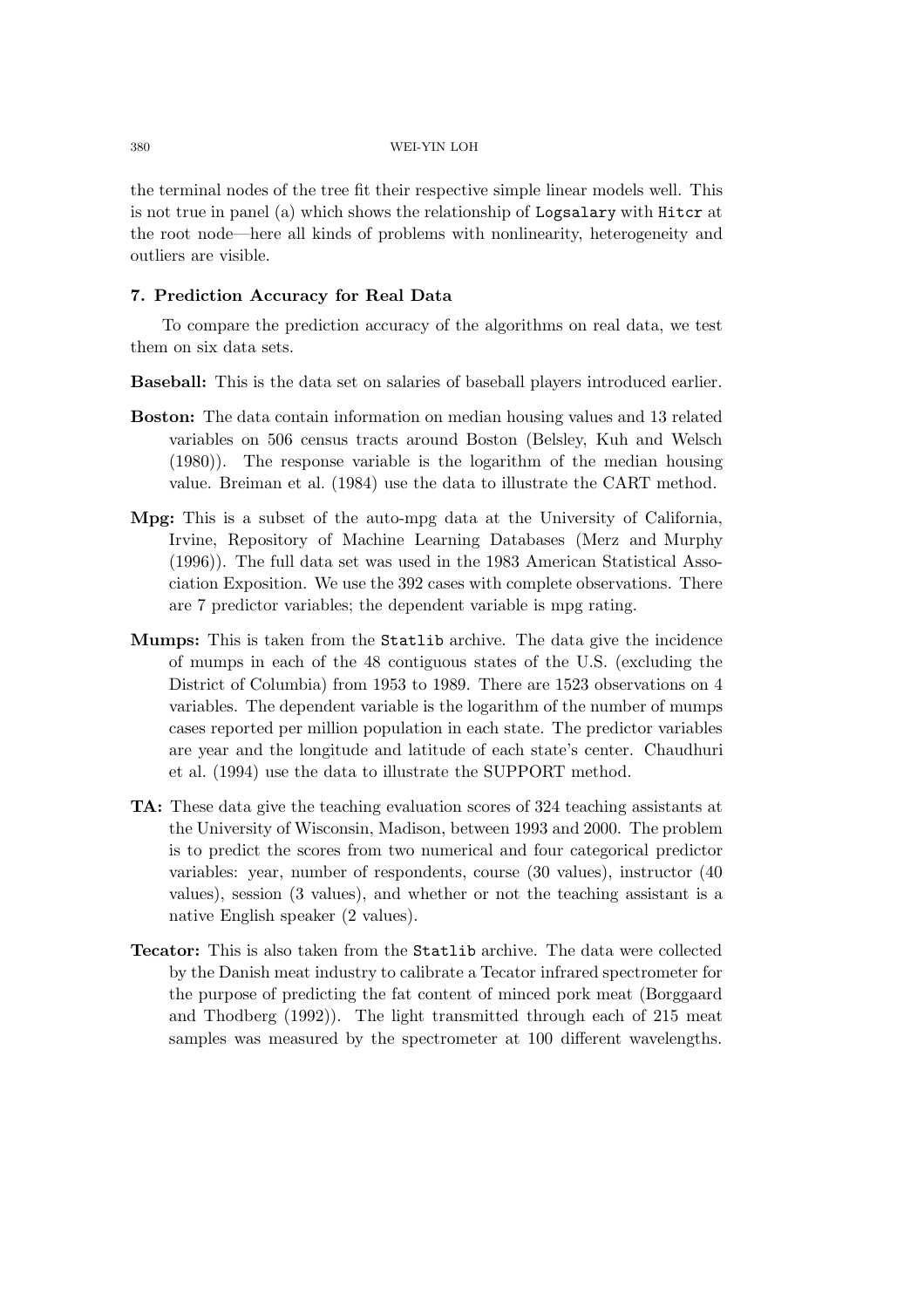Thodberg (1996) used the first ten principal components of the wavelengths to predict the actual fat content as measured by wet-chemistry methods. We employ the same predictors.

|               |                  | Predictors                  |    |  |
|---------------|------------------|-----------------------------|----|--|
| Data set      | $\#\text{cases}$ | $\#\mathbf{n}$              | #c |  |
| Baseball      | 263              | 16                          | 6  |  |
| <b>Boston</b> | 506              | 13                          | O  |  |
| Mpg           | 392              | 6                           |    |  |
| Mumps         | 1523             | 3                           | O  |  |
| TА            | 324              | $\mathcal{D}_{\mathcal{A}}$ |    |  |
| Tecator       | 215              | 10                          |    |  |

Table 10. Characteristics of real data sets.

Table 10 summarizes the characteristics of each data set. We use ten-fold cross-validation to estimate the prediction mean square error (PMSE), defined as  $E(Y - \hat{f}(X))^2$ , where  $\hat{f}$  is the regression function estimated from the training sample and  $(X, Y)$  is an independent observation. Each data set is randomly divided into ten roughly equal parts. One part is held out in turn and a regression estimate is constructed from the remaining nine parts. Ten-fold cross-validation is used to prune the trees. The held-out part is then used to estimate the PMSE. The average of the ten estimated PMSEs is reported in Table 11.

Table 11. Ten-fold cross-validation estimates of PMSE. The column labeled "Model" indicates whether the fitted model is piecewise constant, piecewise simple linear, piecewise multiple linear, or spline. For GUIDE, "G" and "M" stand for the greedy search and median split selection methods, respectively. All trees are pruned with the 0-SE rule. Bagged models are based on fifty bootstrap replicates.

| <b>Bagged</b>        | Model    | Method   | Baseball | <b>Boston</b> | <b>Mpg</b> | <b>Mumps</b> | TA    | Tecator |
|----------------------|----------|----------|----------|---------------|------------|--------------|-------|---------|
| No                   | Constant | CART     | 0.230    | 0.045         | 11.64      | 0.94         | 0.898 | 52.07   |
| N <sub>o</sub>       | Constant | GUIDE(G) | 0.192    | 0.041         | 9.87       | 1.10         | 0.749 | 57.02   |
| N <sub>o</sub>       | Constant | GUIDE(M) | 0.184    | 0.047         | 14.68      | 1.54         | 0.740 | 42.85   |
| N <sub>o</sub>       | Simple   | GUIDE(M) | 0.178    | 0.040         | 9.54       | 1.25         | 0.778 | 43.79   |
| N <sub>o</sub>       | Multiple | GUIDE(G) | 0.133    | 0.028         | 9.67       | 0.87         | 0.786 | 7.45    |
| No                   | Multiple | GUIDE(M) | 0.133    | 0.079         | 10.24      | 1.02         | 0.774 | 5.53    |
| Yes                  | Constant | CART     | 0.159    | 0.032         | 8.37       | 0.79         | 0.740 | 34.16   |
| Yes                  | Constant | GUIDE(G) | 0.140    | 0.027         | 8.46       | 0.81         | 0.763 | 27.47   |
| Yes                  | Constant | GUIDE(M) | 0.136    | 0.034         | 9.56       | 1.39         | 0.762 | 24.79   |
| Yes                  | Simple   | GUIDE(M) | 0.133    | 0.027         | 7.20       | 1.05         | 0.742 | 16.99   |
| Yes                  | Multiple | GUIDE(G) | 0.126    | 0.028         | 10.22      | 0.76         | 0.755 | 4.94    |
| $\operatorname{Yes}$ | Multiple | GUIDE(M) | 0.123    | 0.024         | 7.44       | 0.86         | 0.762 | 4.06    |
| No                   | Spline   | MARS     | 0.156    | 0.030         | 7.89       | 1.40         | 0.911 | 6.78    |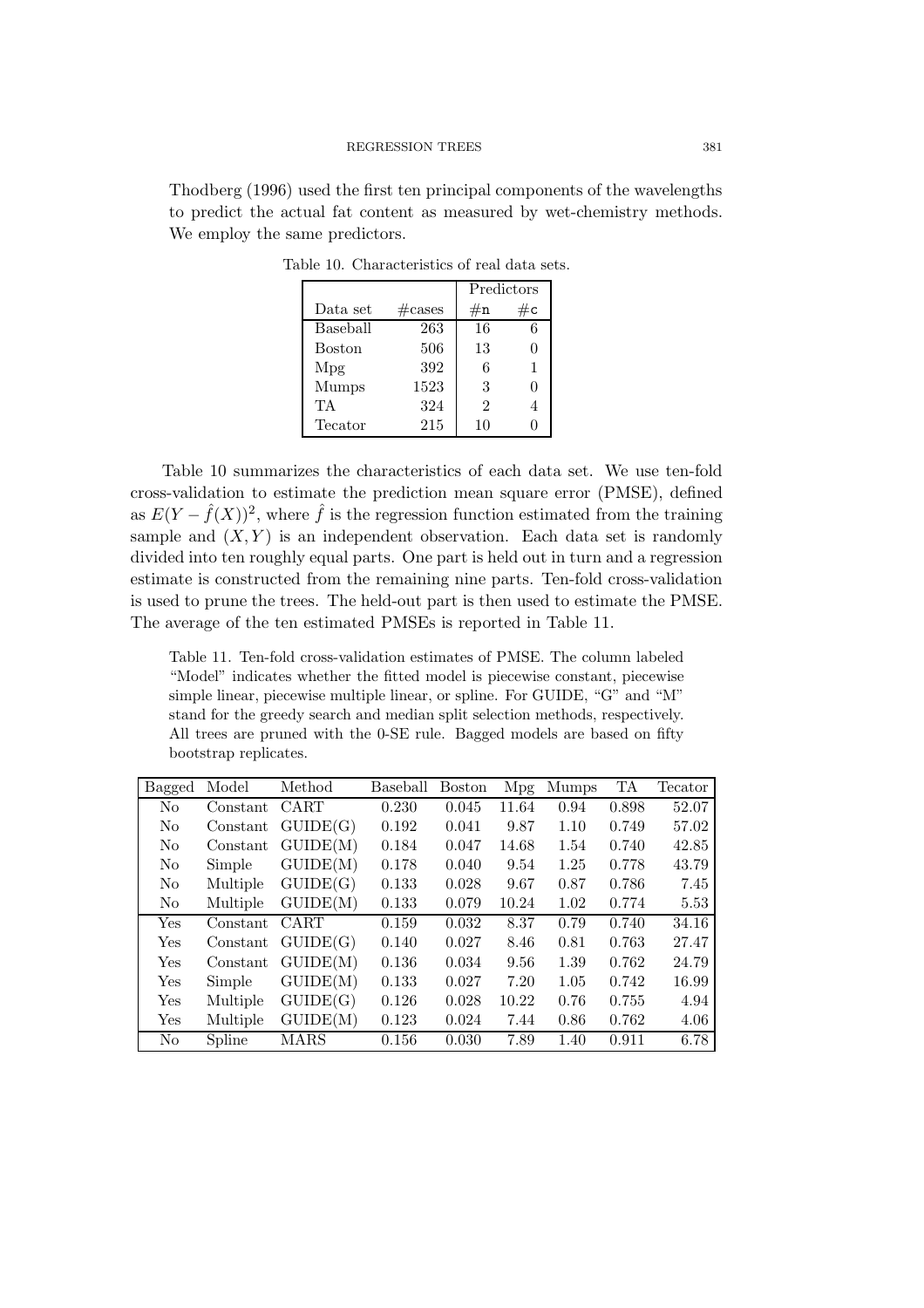Also reported are results from bagging the CART and GUIDE trees. Bagging (Breiman (1996)) is a technique for improving the prediction accuracy of regression trees. It creates an ensemble of trees by repeatedly drawing bootstrap samples from the training sample and constructing a tree from each sample. The predicted value of a new observation is obtained by averaging the predictions from the ensemble. The bagging results in Table 11 are obtained from ensembles of fifty bootstrap trees each. For comparison, we also include the results for MARS (Friedman (1991)), a nonparametric spline method that does not produce a tree structure.

Figure 5 gives a visual representation of the results. The length of each bar is equal to the PMSE of a method divided by that of CART without bagging. Among methods that do not employ bagging, we see the following.

- 1. The accuracy of the piecewise constant GUIDE models is quite similar to that of the CART models. In one-to-one comparisons, GUIDE(G) beats CART in four of six data sets and loses in two.  $\text{GUIDE}(M)$  is even against CART, and so is  $GUIDE(G)$  vs.  $GUIDE(M)$ .
- 2. Piecewise linear models tend to possess better prediction accuracy than piecewise constant models, although the former are not uniformly superior. The performance of the piecewise multiple linear GUIDE models is especially impressive on the Tecator data set.
- 3. The two piecewise multiple linear GUIDE models hold up well against MARS. Each is more accurate than MARS four of six times.
- 4. The accuracy of the piecewise best simple linear GUIDE model is generally between that of the piecewise constant and the piecewise multiple linear models. Model simplicity is obtained at the cost of some loss in prediction accuracy.

Bagging usually reduces the PMSE, except in three instances: the piecewise constant GUIDE models in the TA data, and the multiple linear GUIDE(G) model in the Mpg data. The bagged piecewise constant CART model is more accurate than the corresponding GUIDE(M) model four of six times and is even against the bagged piecewise constant GUIDE(G) model. Bagging is particularly effective for the piecewise multiple linear GUIDE(M) method, which beats MARS uniformly across the data sets. It is recommended for sheer prediction accuracy. Of course, since the bagged model consists of fifty piecewise linear models, it is practically impossible to interpret.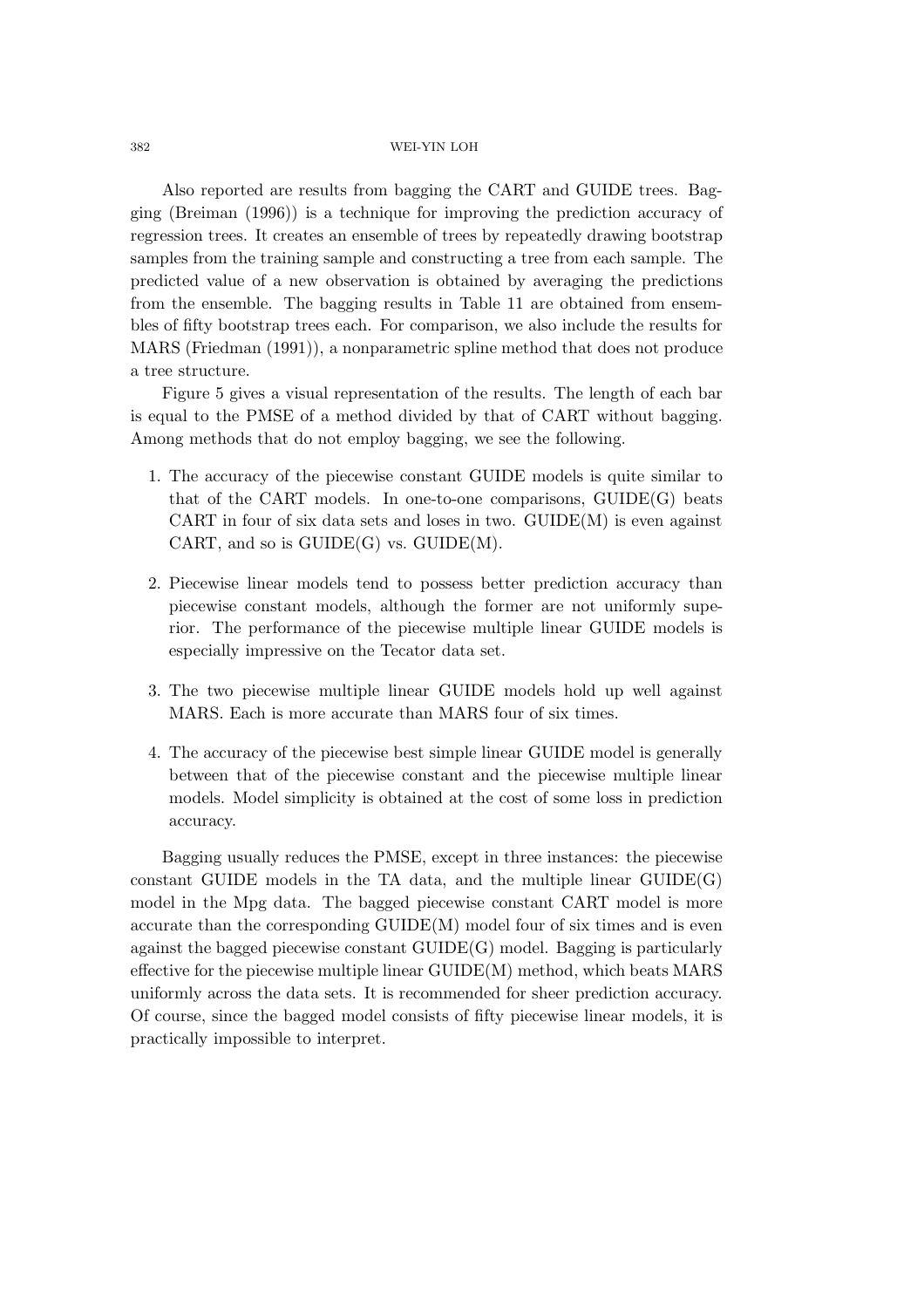











Figure 5. Barcharts of prediction mean square error relative to CART for the results in Table 11. CG and CM refer to the GUIDE piecewise constant tree methods with G and M split points, respectively, SM the piecewise simple linear method with M split point, and LG and LM the multiple linear methods with G and M split points. The b in a label indicates bagging. The bars are arranged in the same order as the rows of Table 11.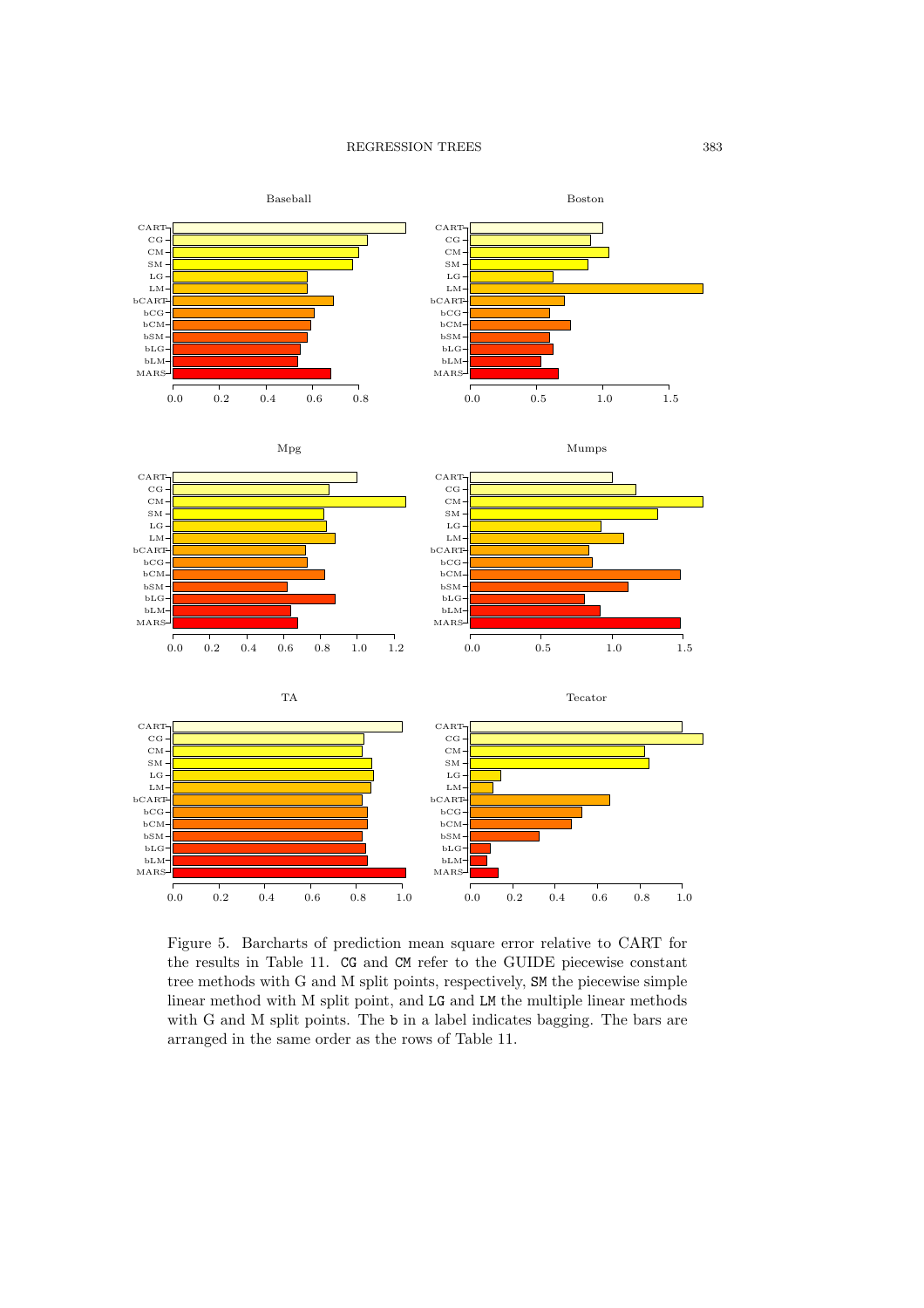### **8. Conclusion**

GUIDE is designed to solve three problems that can adversely affect the interpretability of a regression tree: bias in variable selection, insensitivity to local interactions, and complicated tree structures. Since the chief advantage of a regression tree over other models is the ease with which the model can be interpreted, it is important that the construction method be free of selection bias. GUIDE achieves this goal by employing lack-of-fit tests followed by bootstrap adjustment of the p-values. The latter is critical because the appropriate amount of adjustment is typically data dependent.

A welcome by-product of the bootstrap is that it permits greater freedom in split selection without the worry of selection bias. GUIDE exploits this by including tests for local interactions between pairs of variables. Splits that are sensitive to pairwise interactions can produce shorter trees.

Because interpretability of a tree structure decreases rapidly with increase in its complexity, a tree with a large number of splits can be harder to comprehend than a standard linear regression model. This problem is exacerbated by the traditional practice of fitting constants to each partition. One way to simultaneously reduce the complexity of a tree structure and increase prediction accuracy is to fit more complex models than constants. Unfortunately this is too computationally expensive to be practical with the standard greedy search approach. As a result, past attempts to fit piecewise linear models were forced to employ non-greedy search approaches. We showed that abandonment of the greedy search approach opens the way not only to computational savings but to the possibility of bias reduction.

It should be emphasized that although the greedy search approach of simultaneous optimization over the set of variables and their split points produces selection bias, this does not mean that greedy search cannot be employed to search for a split point *after* a split variable is found. The GUIDE results for the G split point selection show that there is nothing wrong with doing this. Finally, it is interesting to observe that in applications where model interpretation is unimportant, bagging a piecewise multiple linear GUIDE model can produce a highly accurate predictor.

Some of the ideas in this paper have been extended to quantile regression and classification problems in Chaudhuri and Loh (1998) and Kim and Loh (2001), respectively.

# **Acknowledgements**

The author gratefully acknowledges the comments and suggestions of a referee and an associate editor. This material is based upon work supported by, or in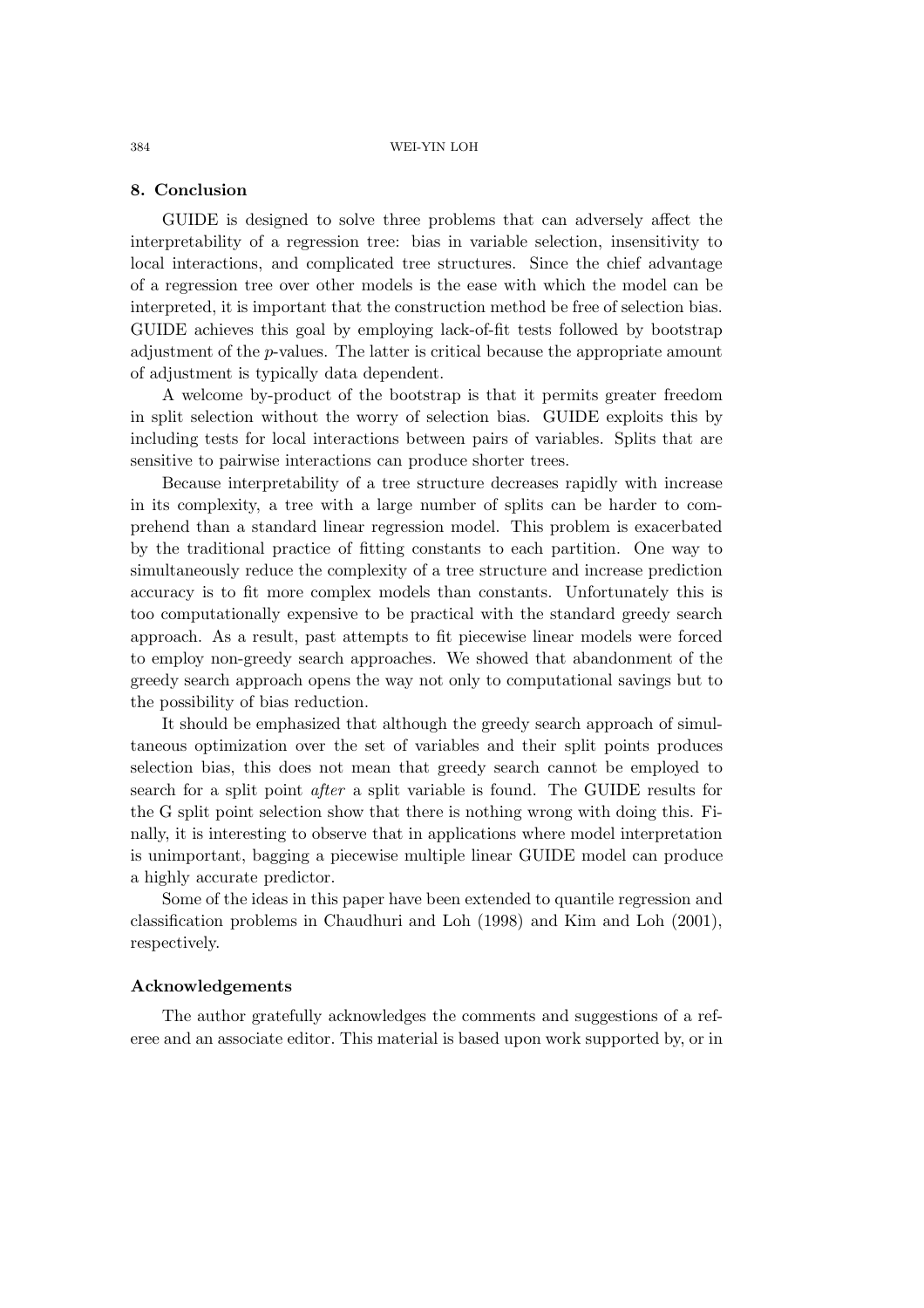part by, the U. S. Army Research Laboratory and the U. S. Army Research Office under grant numbers DAAH04-94-G-0042 and DAAG55-98-1-0333, a grant from Pfizer Inc., and a University of Wisconsin Vilas Associateship. The GUIDE computer program may be obtained from http://www.stat.wisc.edu/∼loh/. CART is a registered trademark of California Statistical Software, Inc. MARS is a trademark of JerIll, Inc.

# **References**

- Ahn, H. and Loh, W.-Y. (1994). Tree-structured proportional hazards regression modeling. *Biometrics* **50**, 471-485.
- Alexander, W. P. and Grimshaw, S. D. (1996). Treed regression. *J. Comput. Graph. Statist.* **5**, 156-175.
- Belsley, D. A. and Kuh, E. and Welsch, R. E. (1980). *Regression Diagnostics: Identifying Influential Data and Sources of Collinearity*. Wiley, New York.
- Borggaard, C. and Thodberg, H. H. (1992). Optimal minimal neural interpretation of spectra. *Anal. Chemistry* **64**, 545-551.
- Breiman, L. (1996). Bagging predictors. *Machine Learning* **24**, 123-140.
- Breiman, L., Friedman, J. H., Olshen, R. A. and Stone, C. J. (1984). *Classification and Regression Trees*. Wadsworth, Belmont.
- Chaudhuri, P. and Loh, W.-Y. (1998). Quantile regression trees. Technical Report 994, Department of Statistics, University of Wisconsin, Madison.
- Chaudhuri, P., Huang, M.-C., Loh, W.-Y. and Yao, R. (1994). Piecewise-polynomial regression trees. *Statist. Sinica* **4**, 143-167.
- Chaudhuri, P., Lo, W.-D., Loh, W.-Y. and Yang, C.-C. (1995). Generalized regression trees. *Statist. Sinica* **5**, 641-666.
- Chipman, H., George, E. I. and McCulloch, R. E. (1998). Bayesian CART Model Search (with discussion). *J. Amer. Statist. Assoc.* **93**, 935-960.
- Ciampi, A., Hogg, S. A., McKinney, S. and Thiffault, J. (1988). RECPAM: A computer program for recursive partition and amalgamation for censored survival data and other situations frequently occurring in biostatistics, I: Methods and program features. *Comput. Methods and Programs in Biomedicine* **26**, 239-256.
- Ciampi, A., Lou, Z., Lin, Q. and Negassa, A. (1991). Recursive partition and amalgamation with the exponential family: theory and applications. *Appl. Stochastic Models Data Anal.* **7**, 121-137.
- Conlon, M. and Meyer, J. (1988). Baseball performance and salaries. *ASA* 1988 *Proceedings of the Section on Statistical Graphics*, 98-103. American Statistical Association, Alexandria, VA.
- Denison, D. G., Mallick, B. K. and Smith, A. F. M. (1998). A Bayesian CART algorithm. *Biometrika* **85**, 363-377.
- Doyle, P. (1973). The use of automatic interaction detector and similar search procedures. *Oper. Res. Quarterly* **24**, 465-467.
- Fielding, A. (1977). Binary segmentation: the automatic detector and related techniques for exploring data structure. In *The Analysis of Survey Data, Volume I, Exploring Data Structures* (Edited by C. A. O'Muircheartaigh and C. Payne). Wiley, New York.
- Friedman, J. H. (1991). Multivariate adaptive regression splines (with discussion). *Ann. Statist.* **19**, 1-141.